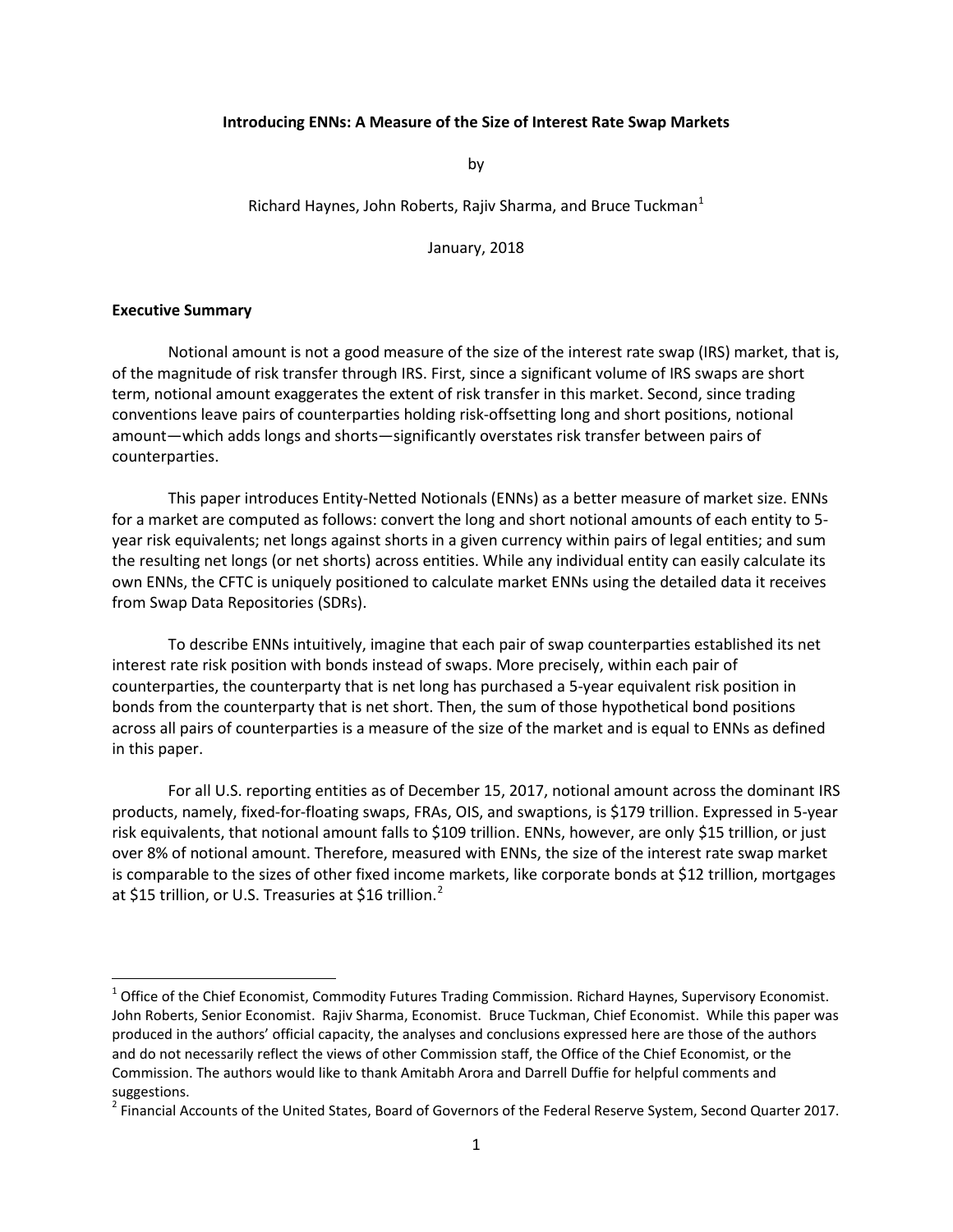<span id="page-1-2"></span> In conclusion, the great empirical difference between notional amount and ENNs in the IRS market argues strongly for moving away from notional amount as a metric of market size and risk transfer.

### **I. WANTED: A Measure of the Size of Interest Rate Swap Markets**

 The financial community has found it more difficult to measure the sizes of derivatives markets, like the interest rate swap (IRS) market, than to measure the sizes of bond markets.

 With respect to bond markets, principal amount outstanding is the commonly accepted interest. For example, the fact that the principal amount outstanding of corporate bonds in the United States is about \$12 trillion<sup>3</sup> has several useful implications: measure of size because, in rough terms, principal amount translates directly into several quantities of

- • *Funds raised*: Investors loaned about \$12 trillion to corporate issuers to finance their business activities.
- • *Market risk*: Assuming an average bond price of 100 and an average bond duration of 5 years, market loss to investors of about \$12 trillion x 5% or \$600 billion. then, roughly speaking, a 100-basis point increase in interest rates would result in a mark-to-
- • *Credit risk*: Assuming a default rate of 5% and a recovery rate of 40%, then annual corporate defaults would cost investors \$12 trillion x 5% x (1 – 40%), or \$360 billion of principal.

 Unlike principal amount in bond markets, however, the notional amount of outstanding IRS cannot be interpreted as easily.

 Funds raised, for instance, has no meaning in IRS markets. Unlike the issuance of a bond, the with another counterparty, there is no payment of this \$100 million. The \$100 million is called a payments due on the IRS transaction. initiation of an IRS raises no funds. When a bond issuer sells \$100 million principal amount at par, investors pay the issuer \$100 million. But when one counterparty enters into a \$100 million notional IRS "notional amount" precisely because that amount is used solely to calculate the future interest

 As for market risk, the notional amount of IRS is not a good metric of market size, that is, of the amount of risk transferred from one set of entities to their swap counterparties. First, since many swaps together with long maturity swaps is misleading. are of short maturity, which have little risk, adding the notional amount of these short maturity swaps

participants holding offsetting long and short positions with each other.<sup>[4](#page-1-1)</sup> But the notional amount of an IRS position is calculated by adding together the notional amount of the long and short positions. Second, as explained later in this paper, trading conventions leave many swap market

 a counterparty's \$500 million IRS notional with another counterparty might represent either a long To be more concrete, as a result of trading conventions and the calculation of notional amount,

**.** 

<span id="page-1-0"></span><sup>&</sup>lt;sup>3</sup> Financial Accounts of the United States, Board of Governors of the Federal Reserve System, Second Quarter 2017. Note that this \$12 trillion includes bonds issued by foreign corporations and held by U.S. entities.

<span id="page-1-1"></span> $4$  In IRS markets, "receiving fixed" indicates a long position, which suffers when interest rates rise, while "paying fixed" indicates a short position, which profits when interest rates rise. Section II explains this in more detail.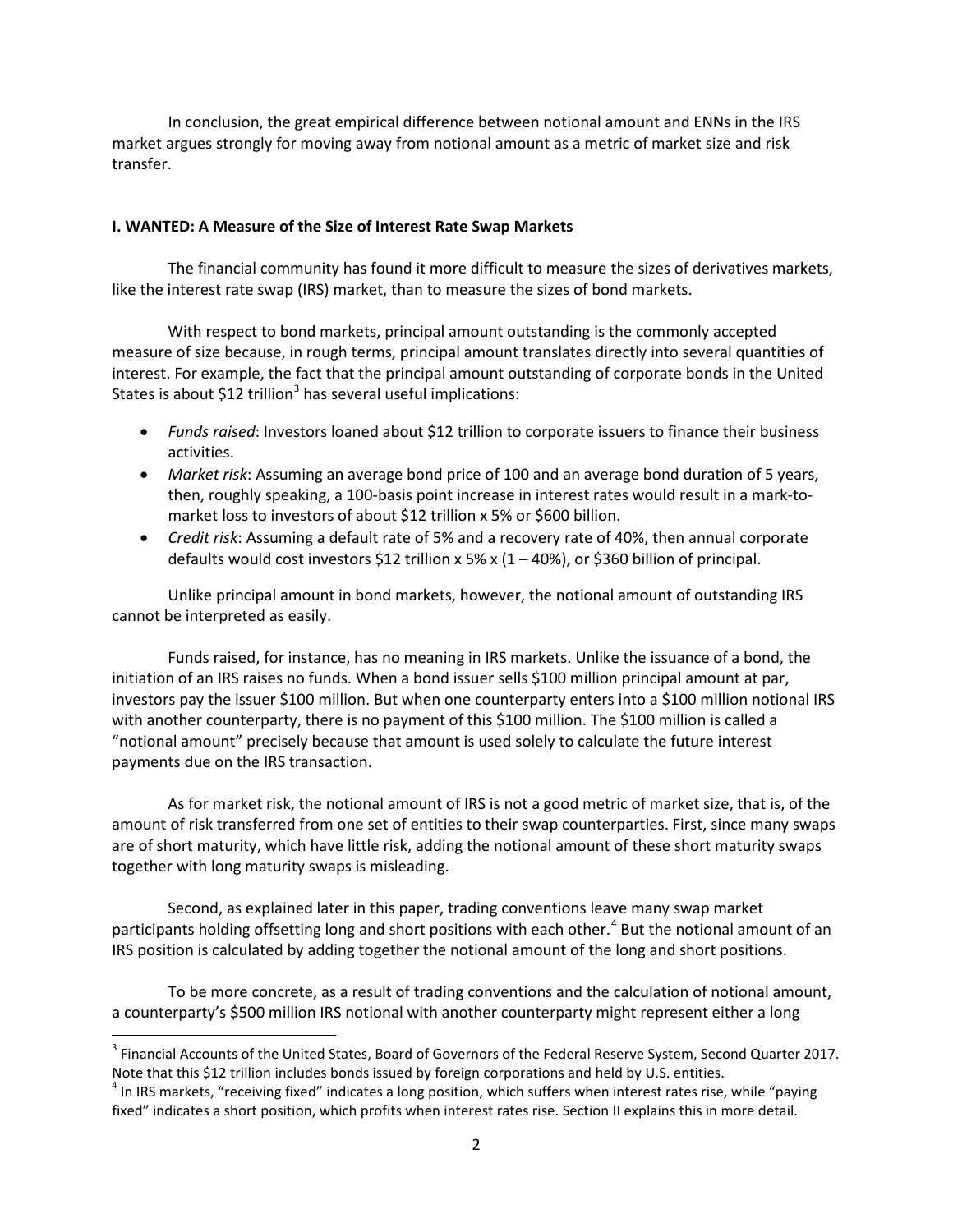<span id="page-2-4"></span> notional position of \$500 million or offsetting long and short notional positions of \$250 million each. Clearly then, notional amount is not a reasonable measure of size in the sense of how much market risk one counterparty transfers to another.

 issuer may default on its principal amount, neither counterparty to an IRS ever promises to pay the IRS notional amount. Therefore, in a \$100 million notional swap, neither counterparty is ever at risk of losing that \$100 million. It follows directly that notional amount is not a reasonable measure of size with transaction is often referred to as "counterparty credit risk" or simply, "counterparty risk." Lastly, with respect to credit risk, notional amount again fails as a suitable metric. While a bond respect to credit risk. To set terminology, note that the risk that a counterparty defaults on a derivatives

 risks of IRS markets. Recent examples include "EU Derivatives Market Worth €453T, ESMA Analysis Quotations like these are misleading because notional amount is not a measure of "worth" or "output," and notional amount is not comparable to the outstanding principal amounts of debt securities. Despite these conceptual problems, notional amounts are often used to describe the size and Reveals,"[5](#page-2-0) and "the notional value of OTC derivatives contracts outstanding was \$630 trillion… which was eight times greater than global output and 6.5 times larger than outstanding debt securities."<sup>6</sup>

 IRS market in this way because risk transfer is, after all, the primary purpose of IRS. The purpose of this paper is to introduce ENNs—Entity-Netted Notionals—as a measure of the size of the IRS market *with respect to the transfer of market risk*. It is sensible to define the size of the

The first step in computing ENNs is to convert all notional amounts into 5-year risk equivalents. Since 10-year swaps are riskier than 5-year swaps, for example, \$100 million notional of 10-year swaps might equal \$191 million 5-year equivalents. By contrast, since 2-year swaps have less risk than 5-year swaps, \$100 million notional of 2-year swaps might equal only \$39 million 5-year equivalents. See Appendix 2 for details.

 namely "outright risk" or "level risk," in which rates of all terms are assumed to move up or down ENNs work in 5-year equivalents so as to capture the biggest component of interest rate risk, together. By construction, therefore, ENNs ignore smaller components of interest rate risk, like "curve risk," or "curvature risk," in which rates of different terms are not perfectly correlated.<sup>7</sup>

 There is no overwhelming reason to choose 5-year equivalents as a benchmark, but any year or 10-year equivalents, and ENNs use the 5-year standard. reasonable choice would reflect the maturity distribution of the broader bond market. Along these lines, note that one broad U.S. investment grade bond index currently has an effective duration of about 5.8 years and a weighted average maturity of about [8](#page-2-3).2 years.<sup>8</sup> These statistics point toward using either 5-

**.** 

<span id="page-2-0"></span><sup>&</sup>lt;sup>5</sup> Law360, October 19, 2017, accessed fro[m www.Law360.com](http://www.law360.com/) on December 27, 2017. ESMA is the European Securities and Markets Authority.

<span id="page-2-1"></span><sup>6</sup> BIS Statistical Bulletin, December 2017, p. 252.

<span id="page-2-2"></span> $^7$  While working in 5-year equivalents is certainly a simplification, ENNs so constructed nevertheless improve on metrics like bond market principal amounts, which add principal amounts of different maturities, that is, of different first-order interest rate risk. In any case, some implications of ENNs' focus on outright risk will be pointed out later in the paper.

<span id="page-2-3"></span>[us-bond-market-etf](http://www.ishares.com/us/products/239458/ishares-core-total-us-bond-market-etf) on January 2, 2018. <sup>8</sup> iShares Core U.S. Aggregate Bond ETF. Accessed fro[m www.ishares.com/us/products/239458/ishares-core-total-](http://www.ishares.com/us/products/239458/ishares-core-total-us-bond-market-etf)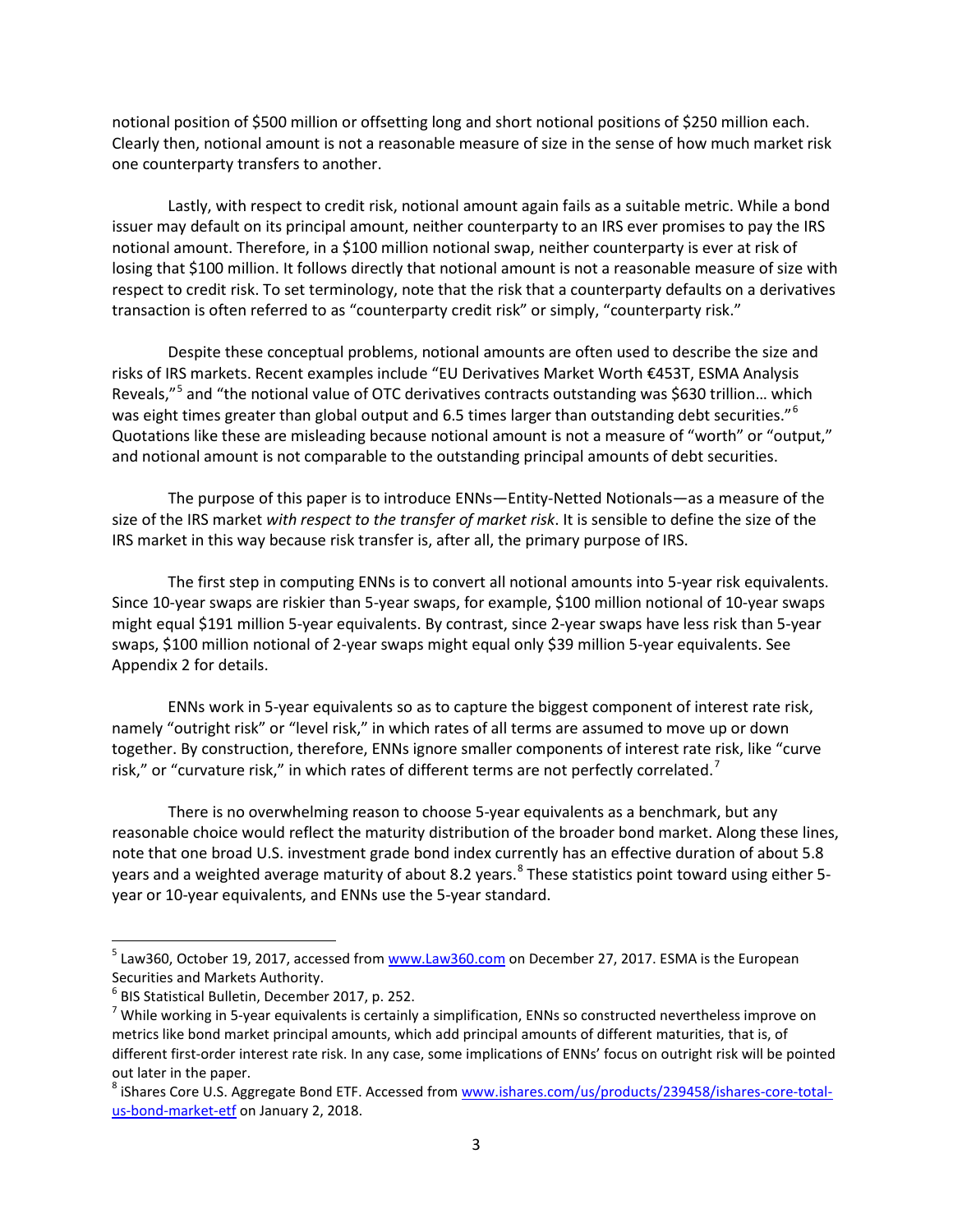<span id="page-3-1"></span>In any case, after converting all notional amounts to 5-year equivalents, the next step in computing ENNs is to sum all net long (or net short) 5-year equivalent notional amounts, where netting occurs only across swaps denominated in the same currency and only across swaps between a single pair of legal entities, or counterparties.

 pension fund is long \$300 million notional and short \$200 million notional against a swap dealer, while (Section III will explain how market trading conventions result in simultaneous long and short positions Consider a simple example, with all notional amounts expressed in 5-year equivalents. A an asset manager is long \$400 million notional and short \$500 million notional against that same dealer. between a single pair of counterparties.)

 Adding the notional amounts of all positions in this example, the notional amount of this market is \$1.4 trillion: \$300 million + \$200 million + \$400 million + \$500 million. But, by ignoring the fact that long and short positions offset, this \$1.4 trillion vastly overstates the risk transfer in this hypothetical market.

 By contrast, netting within pairs of counterparties gives a more realistic picture of the market. The pension fund is net long \$100 million notional against the swap dealer; the swap dealer is net short \$100 million against the pension fund and net long \$100 million against the asset manager; and the asset manager is net short \$100 million against the swap dealer.<sup>9</sup>

 The ENNs of this market, therefore, are the sum of the net longs across all counterparties: the \$100 million net long of the pension fund against the swap dealer plus the \$100 million net long of the investment bank against the asset manager, for a total of \$200 million.

 Equivalently, since net longs have to equal net shorts across the market, ENNs also equal the sum of the net shorts across all counterparties: the \$100 million net short of the swap dealer against the pension fund and the \$100 million net short of the asset manger against the swap dealer.

 In terms of risk transfer, the \$200 million of ENNs can be described as the sum of two risk transfers: the pension fund transfers the risk of \$100 million notional to the swap dealer, and the swap dealer transfers the risk of \$100 million notional to the asset manager.

 The CFTC has computed ENNs for the IRS market as of December 15, 2017. For this purpose, the Swap Data Repositories (SDRs) from all U.S. reporting entities and then reported to the CFTC. market was defined as the four dominant categories of IRS, namely, fixed-for-floating swaps, floating rate agreements (FRAs), overnight index swaps (OIS), and swaptions. The data were collected by the

 Total notional amount across the covered products and reporting entities on this date was \$179 trillion. In terms of 5-year equivalents, the notional amount was \$109 trillion. ENNs, by contrast, were only \$15 trillion. Hence, the size of this IRS market with respect to market risk transfer, as measured by

**.** 

<span id="page-3-0"></span> \$300 million 5-year equivalents in 10-year swaps and short \$200 million 5-year equivalents in 2-year swaps. Then,  $9$  These 5-year equivalent net notional amounts, by construction, capture the outright or level risk between each pair of counterparties, but not higher orders of risk, like curve risk. Say, for example, that the pension fund is long stated most accurately, the pension fund has a \$100 million 5-year equivalent outright exposure and a \$200 million 5-year equivalent curve exposure. ENNs ignore the latter.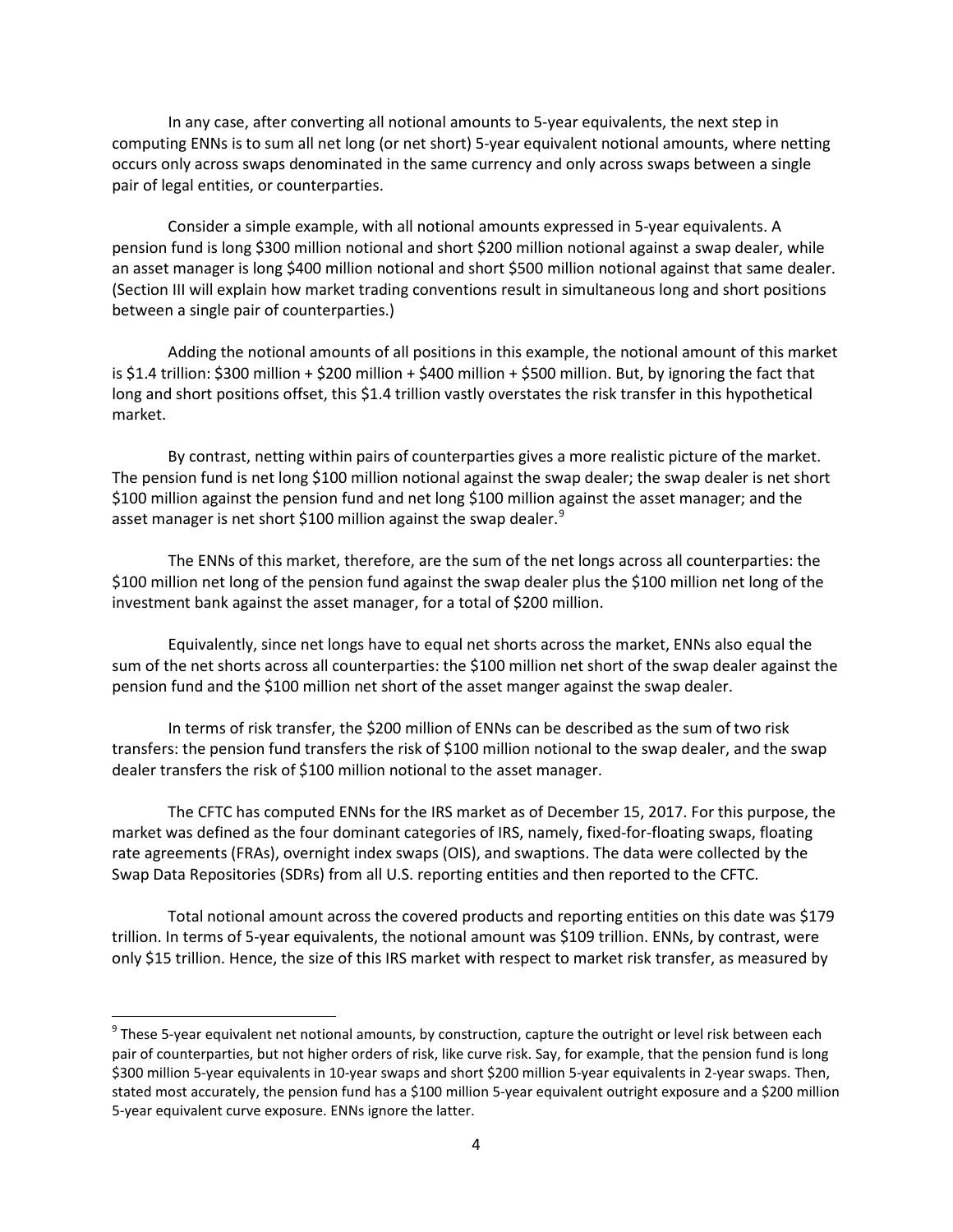ENNs, is of the same order of magnitude as other fixed income markets, like the Treasury market at \$16 trillion, the mortgage market at \$15 trillion, or the corporate bond market at \$12 trillion. $^{10}$ 

 It is also crucial, of course, to measure the amount of counterparty risk in the IRS market, and, as discussed earlier, this cannot sensibly be done with notional amount. Appendix 1 discusses more appropriate, existing measures of counterparty risk.

It is also crucial to measure operational risk, for which, in fact, notional amount is a good proxy. This point will be explained in greater detail below.

 between pairs of counterparties, like ENNs. In short, discussions about market size and the transfer of interest rate risk should shift away from notional amounts and to metrics that normalize swaps for risk and account for long-short netting

The plan of this paper is as follows.

 $\overline{\phantom{a}}$ 

 Section II reviews the terms of bonds and IRS to clarify that individual bonds and IRS are very similar with respect to market risk, but very different with respect to credit risk.

 introduces ENNs, and concludes that ENNs are a good measure of market size with respect to the transfer of market risk. As mentioned earlier, ENNs are not intended to measure counterparty credit risk Section III describes the calculation of notional amount for portfolios of swaps in greater detail, or operational risk.

Section IV elaborates on the point that ENNs are not intended and do not, in fact, measure counterparty risk or operational risk. As it turns out, under relatively minor assumptions, notional amount is a good proxy for operational risk.

 analysis reveals not only the size of this IRS market, but also the extent to which each sector transfers Section V presents IRS notional amounts and ENNs for all U.S. reporting entities, by sector. The market risk to other sectors. Appendix 2 gives details with respect to the data and the calculation of ENNs with these data.

 compute ENNs for other swaps markets (e.g., credit default swaps, foreign exchange derivatives); and to conduct more detailed analyses of how derivatives are used by entities within particular sectors. Section VI concludes with potential regulatory implications of the paper and with plans to extend the analysis: to include the few, relatively small remaining interest rate products; to define and

# **II. Individual Bonds and IRS are Similar with respect to Market Risk, but Different with respect to Credit Risk.**

 A typical, coupon bond pays interest on principal at some fixed rate, and then, at maturity, returns principal. To fix some numbers, consider a bond with a principal amount of \$100, an initial price

<span id="page-4-0"></span><sup>&</sup>lt;sup>10</sup> Financial Accounts of the United States, Board of Governors of the Federal Reserve System, Second Quarter 2017.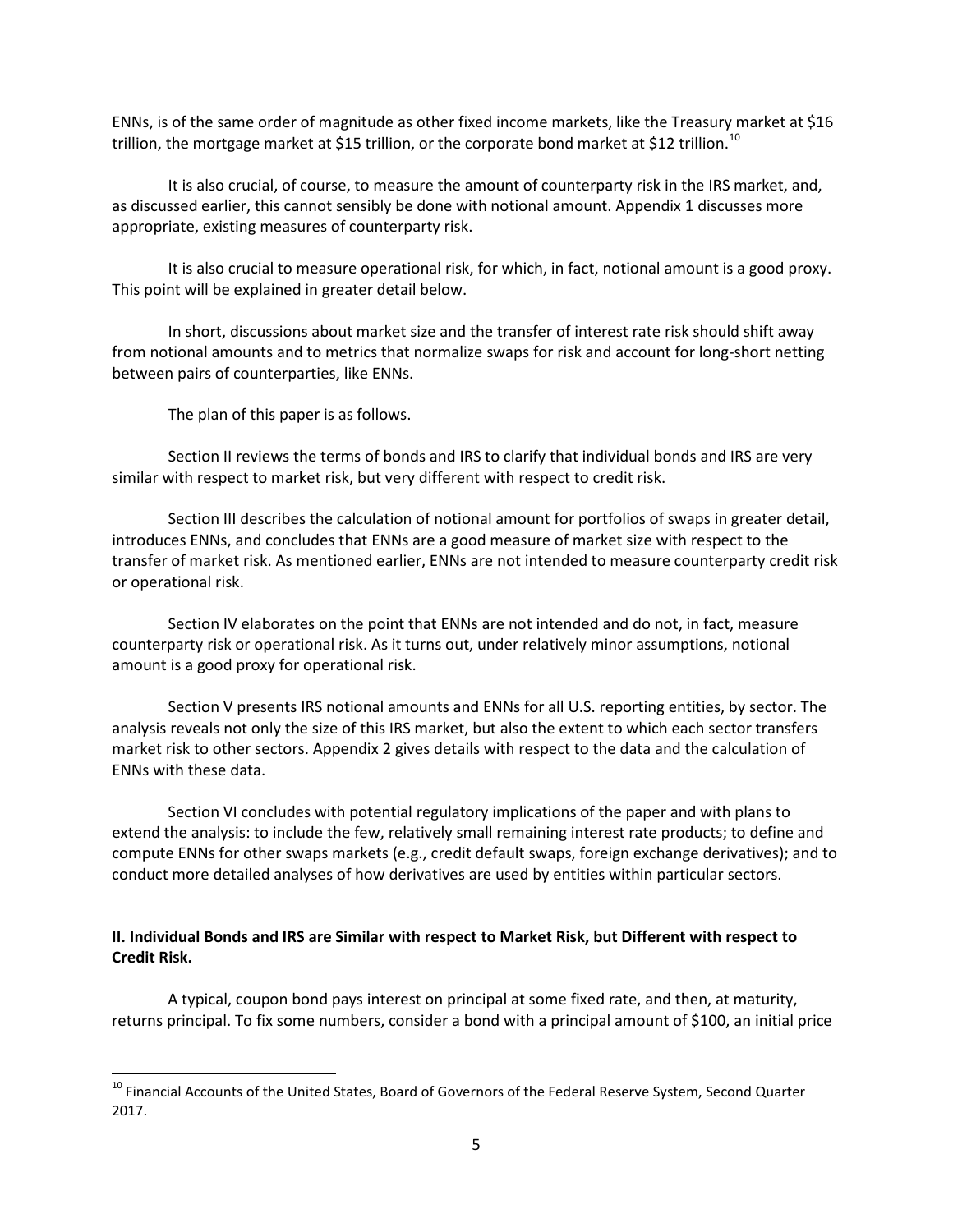of \$100, an interest rate of 6%, and a 10-year maturity. This bond would cost \$100, make interim interest payments of \$6 per year, and then, 10 years later, make a principal payment of \$100.

 For comparison with other financial instruments, however, it is useful to take into account the opportunity cost of buying a bond. If one spends \$100 on a bond, one cannot spend that \$100 on anything else. From this perspective, it is best to think of a bond investment in terms of borrowing the initial bond price and paying some interest rate on that borrowing.

borrowed through the short-term repo market, where the bond is posted as collateral<sup>11</sup> and the short-Continuing with the example at the start of this section, the initial bond price of \$100 would be term repo borrowings would be rolled at prevailing repo rates until the bond's maturity.

 purchase price was borrowed; interim receipts of \$6 in coupon interest minus repo interest payments; From this perspective, the cash flows from the bond investment are: \$0 today—since the and no final payment at maturity—since the \$100 principal amount received from the bond at maturity would be used to pay off the principal of the repo loan.

 Now turn to the cash flows from an IRS. The counterparty that "receives fixed" or "pays floating" receives some fixed rate on the notional amount in exchange for paying some floating rate on the notional amount. The counterparty that "pays fixed" or "receives floating" does the opposite, paying the fixed rate and receiving the floating rate.

 With a fixed rate of 6%, a notional amount of \$100, and a term of 10 years, the cash flows from receiving fixed in an IRS would be \$6 per year minus the floating rate interest payments. There are no initial or final payments: the fixed rate on an IRS is typically set such that both counterparties are willing to enter into the swap without any initial payment, and counterparties to an IRS never promise to pay or receive the notional amount.

 flows from receiving fixed at 6% on \$100 notional amount of IRS. The total cash flows differ only to the Combining the discussions of bonds and swaps reveals that the fixed cash flows from \$100 principal amount of 6%, 10-year bonds—financed in the repo market—are the same as the fixed cash extent that the floating rate indexes differ: bonds would typically be financed at a repo rate, whereas the floating side of swaps are typically indexed to LIBOR.

 swap. If interest rates increase, the value of the bond declines in the same way that the value of the swap declines to the fixed receiver.<sup>12</sup> Therefore, with respect to market risk, receiving fixed in IRS is just like being long a bond and, conversely, paying fixed in IRS is just like being short a bond. From a market risk perspective, therefore, buying a bond is the same as receiving fixed on a

 While, as just demonstrated, individual bonds and swaps are similar with respect to market risk, they are not at all similar with respect to credit risk.

 in \$100 face amount of that bond will not receive any more interest payments and will receive only Continuing with the examples, say that the issuer of the 6%, 10-year bond defaults. An investor

 $\overline{a}$ 

<span id="page-5-0"></span><sup>&</sup>lt;sup>11</sup> For a more detailed discussion of repo markets see, for example, <u>Fixed Income Securities: *Tools for Today's*</u> *Markets*, Third Edition, by Bruce Tuckman and Angel Serrat, Wiley, 2011, Chapter 12.<br><sup>12</sup> The difference in interest rate risk arising from the difference in floating rate indexes is typically trivial.

<span id="page-5-1"></span>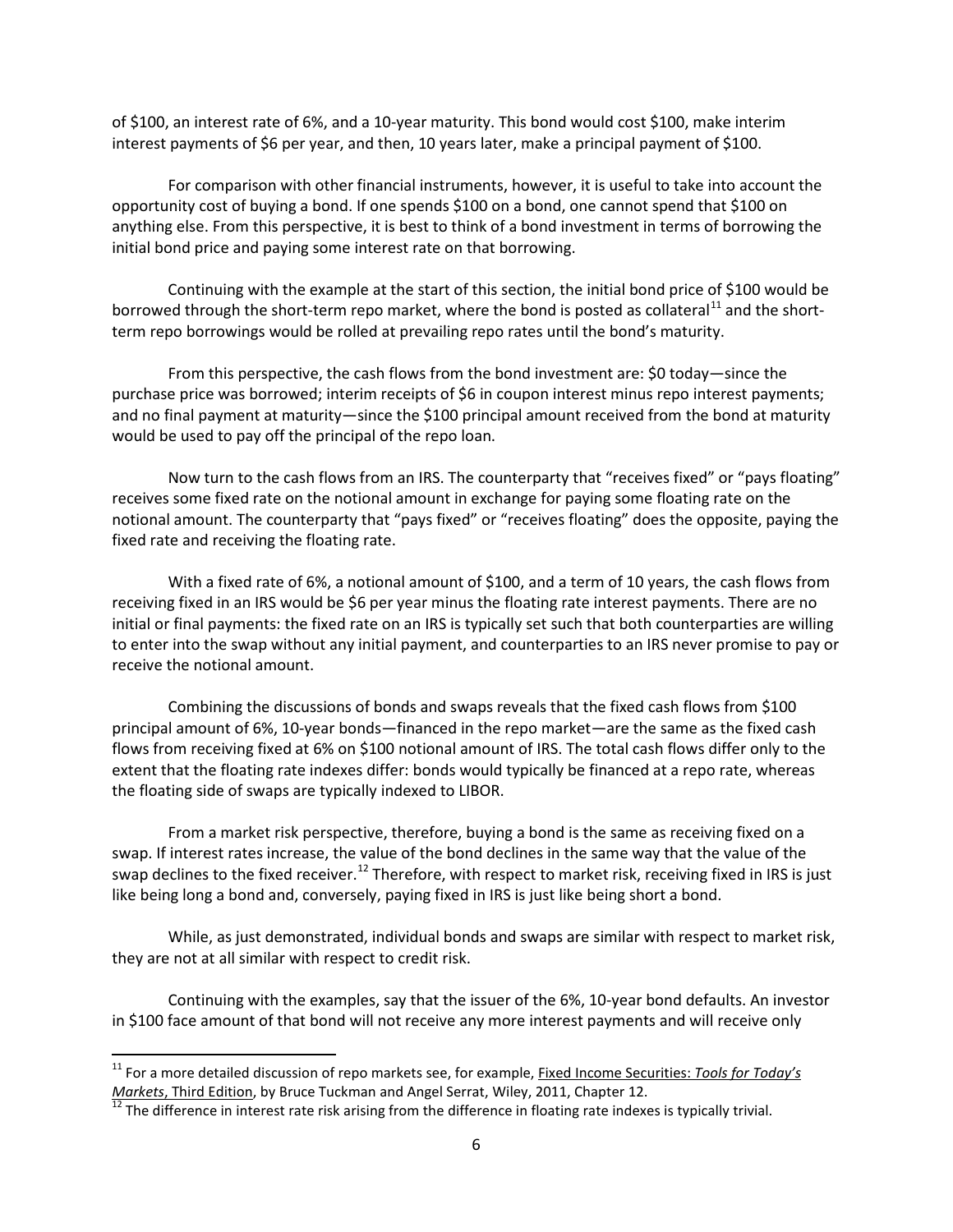some fraction of the bond's principal amount, say \$40. But this investor still owes and must pay back the \$100 repo loan.<sup>13</sup> The losses from a bond's default, therefore, can be quite large.

 By comparison, the consequences of a counterparty default on a swap are quite small. The notional amount of a swap is never paid or received. The value of a swap that is at risk to a counterparty default is limited to the change in the market value of the swap since its initiation.

 initiation, the fair market rate on the 10-year swap was 6%, which means, by definition, that the value of the 6%, 10-year swap to the fixed receiver (and the fixed payer) was zero. Since rates subsequently declined over the next year, say, for example, to 4%, the value of the swap to the fixed receiver might increase from \$0 to \$1.50, just as the value of \$100 principal of a 10-year bond might increase by \$1.50 Say that interest rates have declined since the initiation of the swap in the example. At for a similar decline in rates.

 If the fixed payer on the swap then defaulted, the swap would essentially be canceled and the fixed receiver might lose its \$1.50 in swap value. In practice, however, counterparties to most IRS transactions post collateral to ensure performance on swap contracts. In this example, therefore, the fixed receiver is likely to have enough of the fixed payer's collateral available to cover this \$1.50 loss.

#### **III. ENNs vs. Notional Amounts as a Measure of Market Size and Risk Transfer**

 To describe the existing measures of the sizes and risks of IRS markets, return to the example presented in Section I and depicted in Table 1. This section assumes that all amounts are in 5-year equivalents, which are described earlier and explained in more detail in Appendix 2.

 corporate bonds. But since the maturity of most corporate bonds is shorter than the maturity of most assets and liabilities. One common way to do this is to received fixed in IRS. Pension funds typically have long-term pension liabilities that they fund with investments in pension liabilities, pension funds need to take on more interest rate risk to balance the risks of their

 In the example of Table 1, a pension fund receives fixed on \$300 million notional in IRS in one set of trades, and pays fixed on \$200 million notional in another set of trades. These trades might be explained by the fund having first received cash in exchange for taking on some liabilities and, at the same time, received fixed on \$300 million to hedge the interest rate risk of those liabilities. hedge by paying fixed on \$200 million. Subsequently, as the fund invested the cash in corporate bonds, it took off some of the existing swap

 highlights a feature of swap markets that is different from cash markets. When counterparties undo an IRS position, they typically put on a new IRS position, in the opposite direction, rather than unwinding Whatever the reason for the changing interest rate exposure through IRS, the example the original position.

 $\overline{a}$ 

<span id="page-6-0"></span> $^{13}$  The bond was posted as collateral against the repo loan, but the repo lender has recourse to the borrower. Reverting back to the somewhat simpler framework of an investor using \$100 cash to purchase the bond, a default leads to a loss relative to that initial cash investment.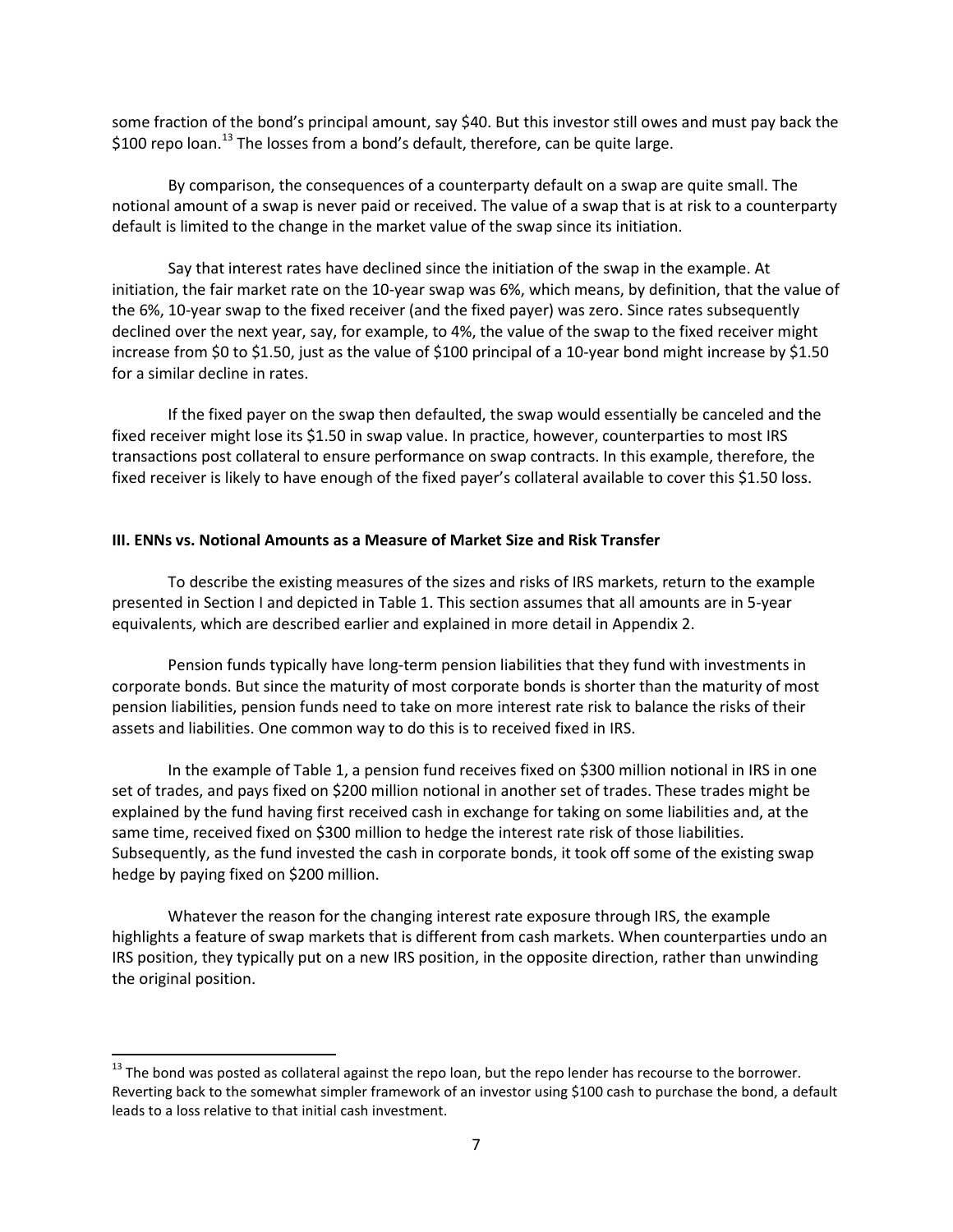The reason for this practice is that the most liquid of traded IRS have a fixed rate equal to the prevailing market rate and that there is a one of a set of commonly-traded terms to maturity. The pension fund, when initiating its position, might have received fixed at 6% for 10 years. Six months later, however, the market rate might have moved to 5.5%, and 9.5-year swaps are not as liquid as 10-year swaps.

 Therefore, instead of unwinding the 6%, now-9.5-year swap, the pension fund would likely pay fixed on a new 5.5%, 10-year swap. The notional amount of the latter would be chosen to match the desired adjustment to the fund's interest rate risk profile. In any case, these long and short swap positions might very well both remain on the books of the pension fund for years to come.

 then, over time, the original bond might be sold and the liquid bond hedge correspondingly reduced. But the original bond position is typically reduced to the desired level in relatively short order. The stacking of long and short positions, which is typical in IRS markets, is not typical in bond markets. An investor that wants to reduce risk in a particular bond will sell that particular bond, though this might be accomplished in a few steps: a more liquid bond might at first be sold to reduce risk and,

 long position of \$300 million and a short position of \$200 million with the dealer, for a net long of \$100 million. The dealer in Table 1 has facilitated both sets of trades, so its position is a mirror image of that of the pension fund: the dealer has a short position of \$300 million and a long position of \$200 million. The bottom line is that the pension fund in Table 1, to achieve its desired risk position, has a

 Table 1 also shows a set of IRS trades by an asset manager, which paid fixed on \$500 million notional in one set of trades and receive fixed on \$400 million notional in another set of trades. This swap. Then, having sold most of those bonds, reduced the hedge accordingly by paying fixed on \$400 asset manager might have bought corporate bonds and hedged their interest rate risk by paying fixed in million in swap, leaving a net position of short \$100 million. Like the pension fund, the asset manager offset its original position by doing new swaps rather than unwinding its original swaps.

 manager. The dealer's position with the pension fund is net short \$100 million, while the dealer's position with the asset manager is net long \$100 million. The same dealer that facilitated the trades of the pension fund facilitated the trades of the asset

 What is a reasonable estimate of the size of the IRS market depicted in Table 1? In terms of notional amounts, the size of the market is the sum of all the trades, that is, in millions, \$300 + \$200 + amount of \$1.4 trillion clearly overestimates the amount of risk transfer. \$500 +\$400, or \$1.4 trillion. But, given the significant amount of risk netting in this market, this notional

 Therefore, the right measure of risk transfer in the market is the sum of the longs (or of the shorts) The idea behind ENNs is that each pair of entities has exchanged some net amount of risk. across these entity pairs.

 dealer is net long \$100 million against the asset manager. Alternatively, the dealer is net short \$100 million against the pension fund and the asset manager is net short \$100 million against the dealer. In the example of Table 1, the pension fund is net long \$100 million against the dealer and the Either way, adding up the net longs or the net shorts, the ENNs equal \$200 million, which represents the total amount of risk transfer in the market.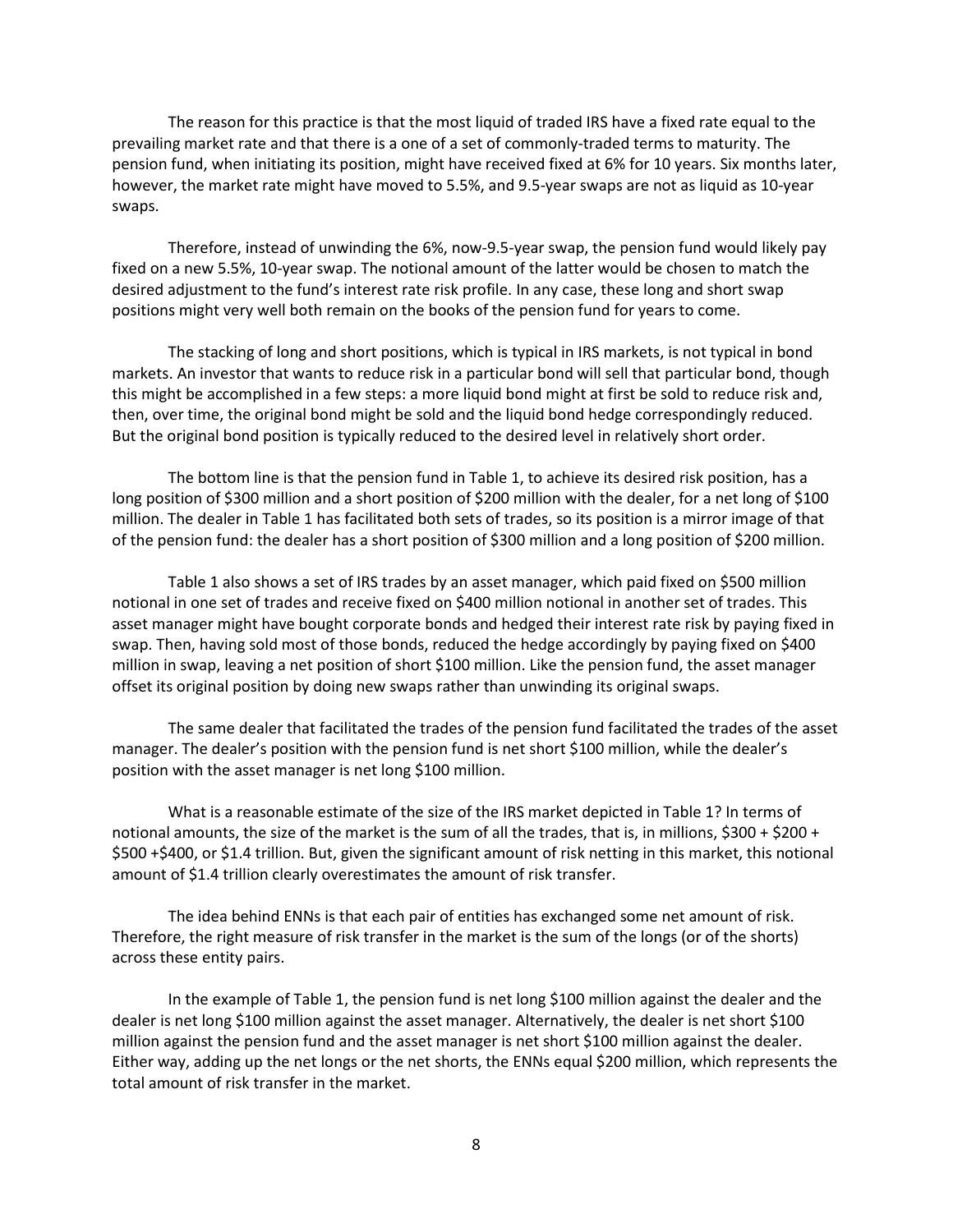It might be argued that the market size in this example is only \$100 million. In this view, the short. In other words, the dealer should be taken out of the chain, leaving an amount of risk transfer equal to only \$100 million. dealer is just intermediating the \$100 million pension fund long against the \$100 million asset manager

 This paper rejects that view. Intermediation consists of more than just passing along longs or while the asset manager might be paying in 5-year swaps to hedge purchases of 5-year corporate bonds. Or the pension fund might have customized the cash flows of its swaps to match the cash flows of liabilities, while the asset manager might have tailored the cash flows of its swaps to match the cash shorts. The pension fund might be receiving in 30-year swaps to hedge its very long-term liabilities, flows of a portfolio of corporate bonds.

 In terms of risk transfer through bond markets, it is as if the pension fund bought a \$100 million bond from the dealer and the dealer bought a completely different \$100 million bond from the asset manager. And, expressed this way, the size of the bond market is clearly \$200 million.

 To the extent that the pension fund bought the same bond that the asset manager sold, it could be argued that the swap dealer is a pure intermediary—like a clearinghouse—and that its trades should defining exactly what it means for two swaps to be the same,<sup>[15](#page-8-1)</sup> would introduce an undesirable be excluded. But discovering exactly which swaps should be left out as intermediary trades,<sup>14</sup> and arbitrariness into the definition of ENNs.

 include all of the IRS positions of swap dealers. All in all, given the desirability of including swaps that represent value-adding intermediation, along with the difficulties of deciding exactly which swaps are the result of "pure" intermediation, ENNs

 ENNs do, however, exclude the clearly pure intermediary positions of swap clearinghouses. In the pension fund is net long \$100 million against the dealer; the dealer is net long \$100 million against the central counterparty (CCP); and the CCP is net long \$100 million against the asset manager. terms of Table 1, say that all of the IRS between the dealer and the asset manager were cleared. Then

 dealer's original swaps with the asset manager. By definition, the CCP does not engage in any payment or maturity transformation or any other mismatch of swap terms. Referring back to the bond analogy, Given how CCPs operate, the CCP's swaps with the asset manager are an exact replica of the the CCP is buying bonds from the asset manager and selling those very same bonds to the dealer.

 By this reasoning, ENNs exclude the positions of CCPs. Continuing with the example, the pension fund is net long \$100 million (against the dealer) and the dealer is net long \$100 million (against the CCP). The CCPs net longs are ignored. Hence, ENNs equal the same \$200 million as calculated earlier.

 From the perspective of net shorts, the asset manager is net short \$100 million (against the CCP) and the dealer is net short \$100 million (against the pension fund). Ignoring the CCPs net shorts, ENNs again are calculated as \$200 million.

 $\overline{\phantom{a}}$ 

<span id="page-8-0"></span> $14$  It is not true, for example, that all IRS of a particular broker-dealer are intermediary trades. The broker-dealer might be hedging its own inventory of bonds, which is being held to facilitate customer business in that market.

<span id="page-8-1"></span><sup>&</sup>lt;sup>15</sup> What if the customization of a swap moves payment dates by a few days forward or backward? What about an 11-year swap vs. a 10-year swap?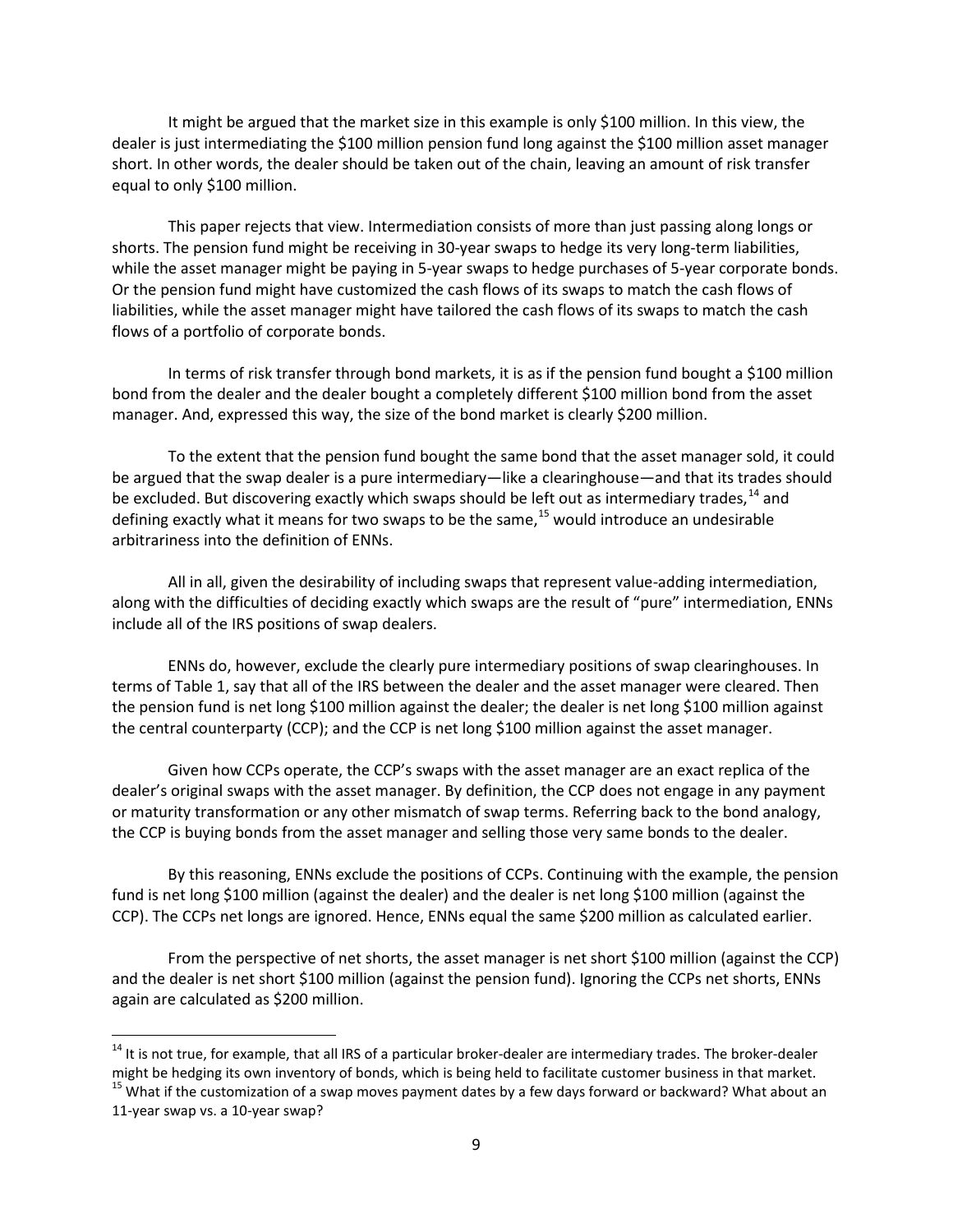notional amount of a market, but they net when computing ENNs. It bears repeating that ENNs ignore CCP net longs and shorts, but include the net longs and net shorts that other counterparties have with the CCP. These positions against the CCP are actually quite important in explaining why ENNs are so much less than notional amounts. A dealer typically has large notional amounts of long and short swaps against a CCP. These positions add when computing the

## **IV. ENNs Are Not a Measure of Counterparty Credit Risk or Operational Risk**

 market value of the swaps between the pension fund and dealer nets to zero, and if the market value of the swaps between the dealer and the asset manager nets to zero, then there is no counterparty credit risk exposure to an instantaneous counterparty default in this market of \$200 million ENNs. As mentioned in Section I, ENNs are not intended to measure counterparty credit risk. If the

 positive \$10 million; that the net market value of the asset manager's swaps is negative \$10 million; and that no collateral has been posted against any of these swaps. Then the dealer has a \$10 million exposure to the instantaneous default of the asset manager in this same market of \$200 million ENNs. Now change these assumptions so that the net market value of the pension fund's swaps is

 again, there would be no immediate counterparty credit risk in this market. Since the \$200 million ENNs counterparty credit risk. Appendix 1, for the sake of completeness, discusses some existing metrics for Finally, assume that the asset manager has posted \$10 million or more in collateral. Then, once take no account of the market value of the swaps nor of collateral posted, they do not measure the measurement of counterparty credit risk in IRS markets.

 processing swap payments; and system failure both in normal times and in times of great volume or In addition to market risk and counterparty credit risk, markets and market participants are exposed to operational risk. Operational risk in IRS markets include such things as errors in records containing the terms of existing swaps; loss or damage to those records; errors in calculating or volatility, as in a crisis.

 unwinding swaps. Say that every individual swap trade in Table 1 had a \$100 million notional amount. There would then be 5 line items on the books of the pension fund, 14 for the dealer, and 9 for the asset The accumulation of operational risk is a major drawback of the practice of layering rather than manager, for a total of 28. If market practice were, however, to unwind trades when reducing risk, there would be only 1 line item for the pension fund, 2 for the dealer, and 1 for the asset manager, for a total of only 4.

 Since the likelihood of an operational problem is, at least in part, proportional to the number of line items, the market in Table 1, with its 28 line items, has significantly more operational risk than a market with swap unwinds and its 4 line items.

 If the sizes of individual swap trades do not vary too much, then the notional amount of a swaps market, which is the sum of the notional amounts of individual trades, is a good proxy for the number of risk. line items in that market. It follows, then, that notional amount is actually a good proxy for operational risk.<br>10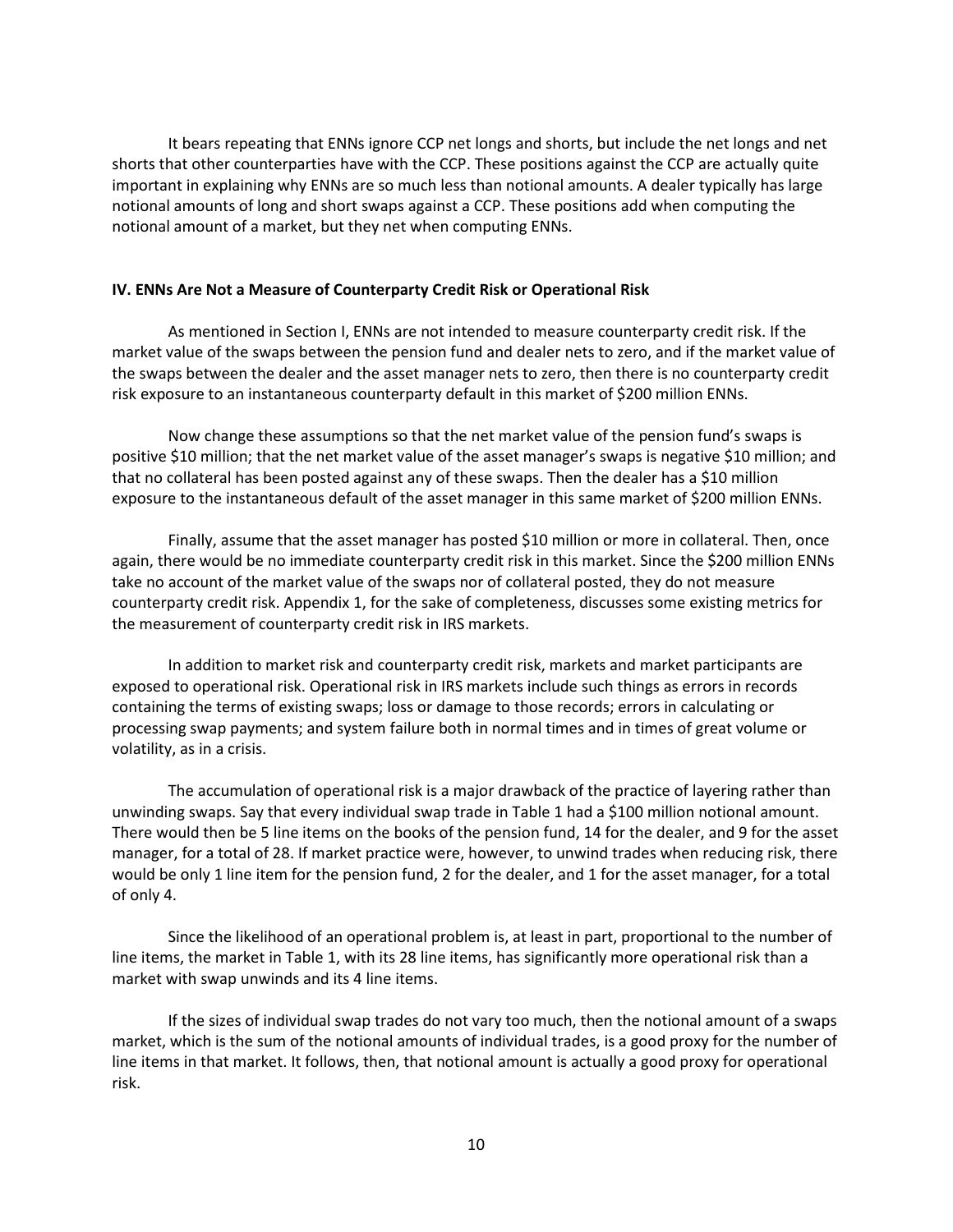### **V. IRS ENNs for U.S. Reporting Entities, by Sector**

**.** 

 Table 2 gives IRS notional amounts and ENNs for U.S. reporting entities as of December 15, OIS, and swaptions, though the vast majority are fixed-for-floating swaps.<sup>16</sup> The included swaps are denominated in many different currencies, although all quantities reported in the table have been 2017. The data include the dominant interest rate swap products, namely fixed-for-floating swaps, FRAs, converted to U.S. dollars. Further details are given in Appendix 2.

 Column (1) of the table lists the sectors that have positions in swap markets. Entities were placed into sectors by CFTC staff, and the "Unclassified" column contains entities that have not been categorized or that have missing identifying information.

 Columns (2) and (3) of the table give the long and short notional amounts of IRS within each sector. Summing all of the long IRS notional amount across individual entities in the hedge fund sector, for example, gives a total of \$11.9 trillion. All of this long notional amount, of course, corresponds to \$11.9 trillion shorts in column (3) that are distributed in some way across the various sectors. More generally, since every long (short) corresponds to a short (long), the sum of all the rows of either column (2) or column (3) equals the total notional amount of all positions. The final row of these columns reports this sum as  $$179$  trillion.<sup>17</sup>

 columns (4) and (5) with columns (2) and (3) reveals information about the maturity of swaps held within each sector. Pension funds are long longer-term swaps, as their long notional of \$900 billion swaps: their long notional of \$157.7 trillion translates to a long of only \$95.7 trillion 5-year equivalents. Columns (4) and (5) convert columns (2) and (3) into 5-year equivalents. A comparison of becomes a long 5-year equivalent of \$1.3 trillion. By contrast, banks/dealers are holding shorter-term

 short maturity of the swaps of banks/dealers, who hold the vast majority of swaps in the market. From terms: 82% of FRA notional amount and 68% of OIS notional have maturities less than 1 year. The total notional amount in 5-year equivalents is \$108 trillion, which is significantly below the raw notional amount of \$179 trillion. From one perspective, this drop is largely due to the relatively another perspective, this drop is also due to the large percentage of FRAs and OIS that have very short

 and shorts within pairs of legal entities, but not across legal entities. These columns show, therefore, that there is an enormous amount of risk netting solely within pairs of counterparties. For the bank/dealer sector, notional 5-year equivalent longs of \$95.7 trillion and shorts of \$94.9 trillion net down to \$11.5 trillion and \$10.7 trillion ENNs, respectively. Columns (6) and (7) of Table 2 present the ENNs of the IRS market. Recall that ENNs net longs

One reason for this great amount of netting is the nature of the banks/dealers business: they are intermediaries, for the most part buying and selling and then holding both long and short positions,

<span id="page-10-0"></span><sup>&</sup>lt;sup>16</sup> See Table 4 for a breakdown of the data by product. See Appendix 2 for a discussion of the products not included in the analysis, namely, money market basis swaps, caps/floors, and inflation swaps. These products will be considered in future iterations of this work.

<span id="page-10-1"></span> $17$  This sum includes an adjustment for missing CCP trades, which are inferred from longs against the CCP that have no corresponding shorts and shorts against the CCP that have no corresponding longs. See Appendix 2 for further details.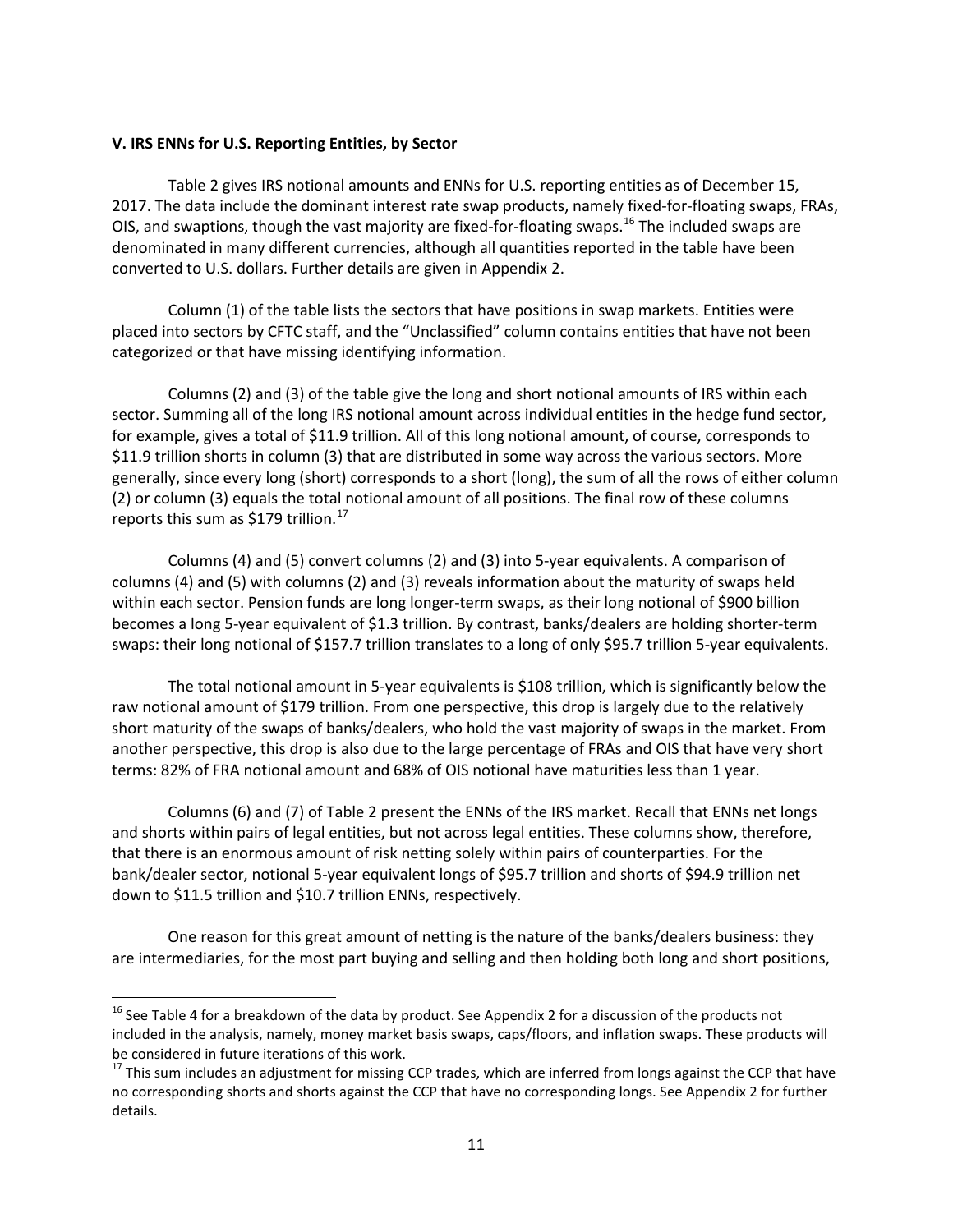even against individual counterparties. Relative to their large 5-year equivalent notional amounts, they tend not to hold either long or short positions outright.

 A second explanation for the extent of netting in this sector is that the vast majority of bank/dealer swaps are cleared, that is, against a CCP. But since there are very few CCPs, large amounts of bank/dealer long and short swaps net within each CCP. In fact, to minimize risk exposure to any particular CCP, banks and dealers running relatively balanced overall swaps books have a strong incentive to run relatively balanced books against each CCP.

The second largest sector with respect to notional amounts, hedge funds, also exhibits a significant amount of netting. Notional amounts in 5-year equivalents of \$5.3 trillion longs and \$5.5 trillion shorts fall to ENNs of \$700 billion and \$900 billion, respectively. Hedge funds actively trade in and out of IRS and, like the bank/dealer sector, clear a large fraction of their swaps.

 The bottom row of columns (6) and (7) gives the ENNs of the market as a whole. With respect to market risk and the transfer of market risk, the size of this IRS market is about \$15 trillion. This is much smaller than traditionally reported IRS market sizes based on notional amounts. Furthermore, under the ENNs metric, the size of this IRS market is on the same order of magnitude as other U.S. fixed income markets: the Treasury market at \$16 trillion, the mortgage market at \$15 trillion, and the corporate bond market at \$12 trillion.<sup>[18](#page-11-0)</sup>

 Column (8) gives the net ENNs for each sector, which is simply the difference between each subtraction of column (7) from column (6) essentially nets across counterparties, and the total of the rows is identically equal to 0. But the entries of column (8) do provide the net IRS market risk held by each sector. Furthermore, taken together, columns (6), (7), and (8), give a broad overview of how each sector's long and short ENNs. This column is not, of course, used to measure market size: the sector uses the IRS market.

Many observations can be drawn from column (8), but three are mentioned here.

 The bank/dealer sector is long \$11.5 trillion ENNs and short \$10.7 trillion, for a net of \$800 little outright market risk relative to the magnitude of their ENNs. In addition, however, many banks floating rate obligations. This debt management use of IRS may explain much of this sector's net long billion. For the most part, this sector uses IRS to facilitate customer business and, consequently, takes receive fixed and pay floating in swap to transform their own fixed rate debt borrowings into synthetic position.

 to hedge future issuance. Second, like banks, they receive fixed in swap to transform fixed rate debt into floating rate debt. This story is supported by data, not presented in the table, that individual The corporate sector is long \$1 trillion ENNs and short \$500 billion. These numbers are consistent with the story that corporations tend to use swaps in two ways. First, they pay fixed in swap corporations tend to be either mostly long or mostly short IRS.

Insurance companies and pension funds are both net long ENNs. This accords with expectations. Both sectors have long-term liabilities that are funded with investments in corporate bonds. But the

 $\overline{\phantom{a}}$ 

<span id="page-11-0"></span><sup>&</sup>lt;sup>18</sup> Financial Accounts of the United States, Board of Governors of the Federal Reserve System, Second Quarter 2017.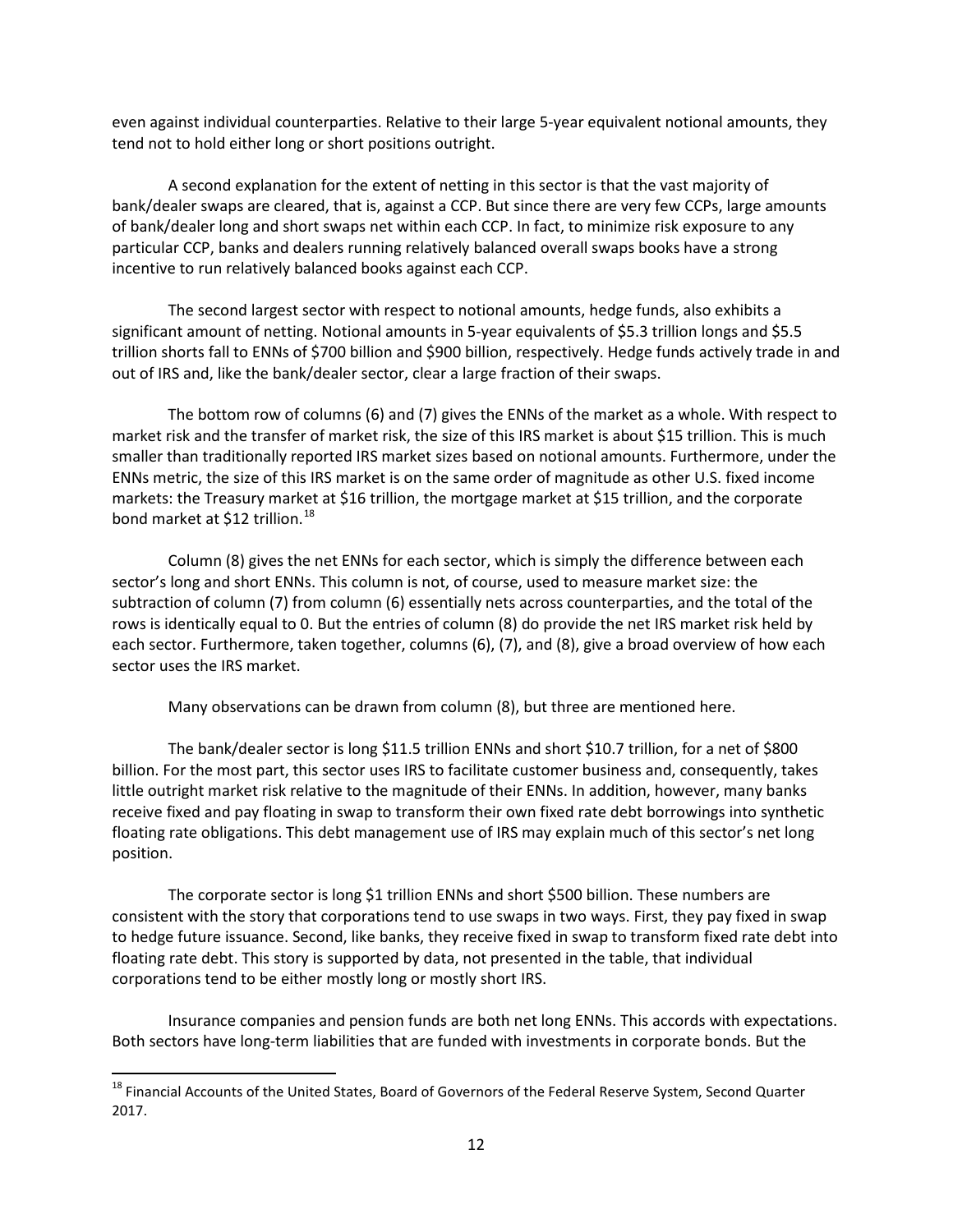maturities available in the corporate bond universe are shorter than these liabilities. Hence, these sectors add to their interest rate exposure, that is, receive fixed in swap, so as to hedge their overall interest rate risk.

### **VI. Conclusion**

 normalizing notional amounts into 5-year equivalents and then netting longs and shorts within pairs of This paper presents ENNs as a new metric with which to measure the size of IRS markets. By counterparties, ENNs capture the market risk transfer in IRS markets much more accurately than notional amounts. And the need for a more accurate metric is supported by the data. In the IRS market studied in this paper, a notional size of \$179 trillion falls to \$15 trillion ENNs.

A possible policy implication of the paper is to use a metric like ENNs instead of or in addition to notional amounts to set regulatory thresholds, that is, entity or market sizes below which various rules do not apply.

 The analysis of this paper can be extended in three ways. First, the relatively small quantities of be incorporated into the current analysis. Second, ENNs can be calculated for other large markets, like understanding of how various sectors use derivatives markets. Along these lines, the very preliminary results of this paper indicate that IRS are being used by various sectors to perform their institutional functions. the remaining interest rate products (money market basis swaps, caps/floors, and inflation swaps) can credit default swaps and foreign exchange derivatives. Thirds, ENNs by sector can be studied to improve functions.<br>
13<br>
13<br>
13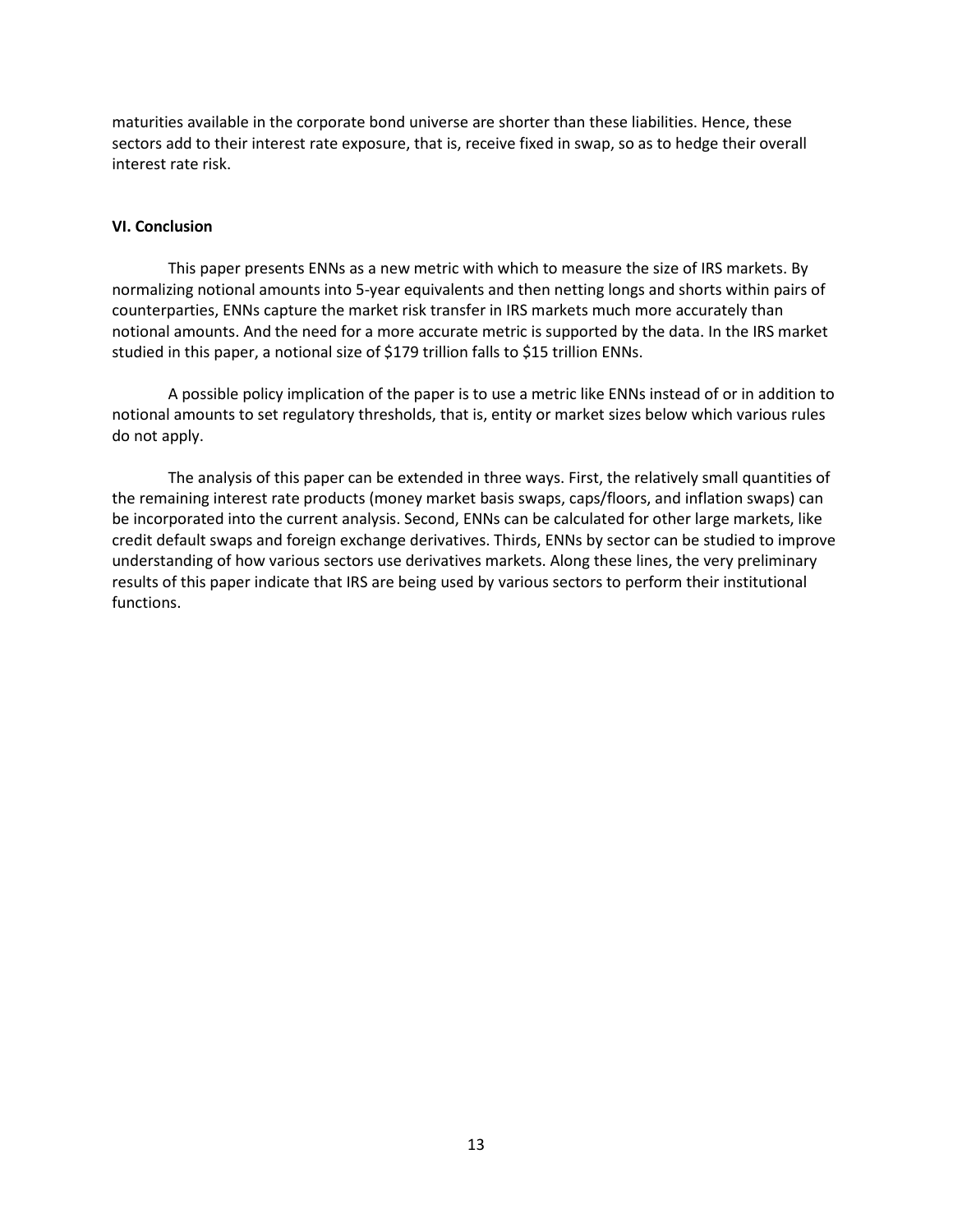#### **Appendix 1. Measuring Counterparty Credit Risk**

 For the sake of completeness, this appendix discusses the measurement of counterparty credit risk in an IRS market. Table 3 supplements the example of Table 1 by adding market values for each of the four sets of trades, along with collateral posted against each, all from the perspective of the dealer.

 With respect to its trades with the pension fund, the market has moved in the dealer's direction values of plus \$3 million and minus \$1.5 million, from the perspective of the dealer. The pension fund since the initiation of Trade 1, but against the dealer since the initiation of Trade 2. Hence the market has not posted any collateral against these trades.

 of default, allows for the netting of all claims. In the case of the dealer's trades with the pension fund, the net market value is plus \$1.5 million. This means that, if the pension fund were to default immediately on the swap, the dealer would face a loss of \$1.5 million. Put another way, it would cost Trades with a single legal entity are usually done under a single agreement, which, in the event the dealer \$1.5 million to replace its swaps with the pension fund after the event of default.

 Moving to the dealer's trades with the asset manager, assume that both sets of trades were done under a single agreement. The net market value to the dealer is \$2 million, against which the dealer has a net \$4 million in collateral. Since derivatives agreements typically allow the liquidation of collateral immediately after default, the dealer, in this case, has more than enough collateral to cover the cost of replacing the defaulting swaps of the asset manager.

 Putting together all of the trades in this example, the total counterparty credit risk of an immediate default of any counterparty is \$1.5 million. In this example, this is just the amount that the dealer stands to lose should the pension fund default.

 swaps market and the application of those metrics to the example in Table 3. The discussion now turns to metrics commonly used to describe counterparty credit risk in a

 One measure of counterparty credit risk is "gross market value," which is defined as the sum of the absolute market values across all trades. In this example, the gross market value is, in millions, \$3 + \$1.5 + \$4 + \$2 = \$10.5. This metric vastly overstates the amount of credit exposure because it takes into account neither the netting allowed by derivatives agreements nor the collateral posted against potential losses.

 Another measure of counterparty credit risk is "net market value" or "gross credit exposure." These metrics sum the netted market values, where netting is done only within legal netting agreements. In this example, the net market value is, in millions, (\$3 - \$1.5) + (\$4 – \$2) = \$3.5. This measure gets the netting right, but overstates the amount of credit exposure by ignoring collateral. The name "gross credit exposure," in fact, is intended to convey that the exposure is gross of collateral, i.e., does not subtract collateral value.

 does not subtract collateral value. The final and most correctly conceived measure of counterparty credit exposure is "net credit exposure," which is defined as gross credit exposure minus any available collateral. In the example of Table 3, net credit exposure is calculated as follows.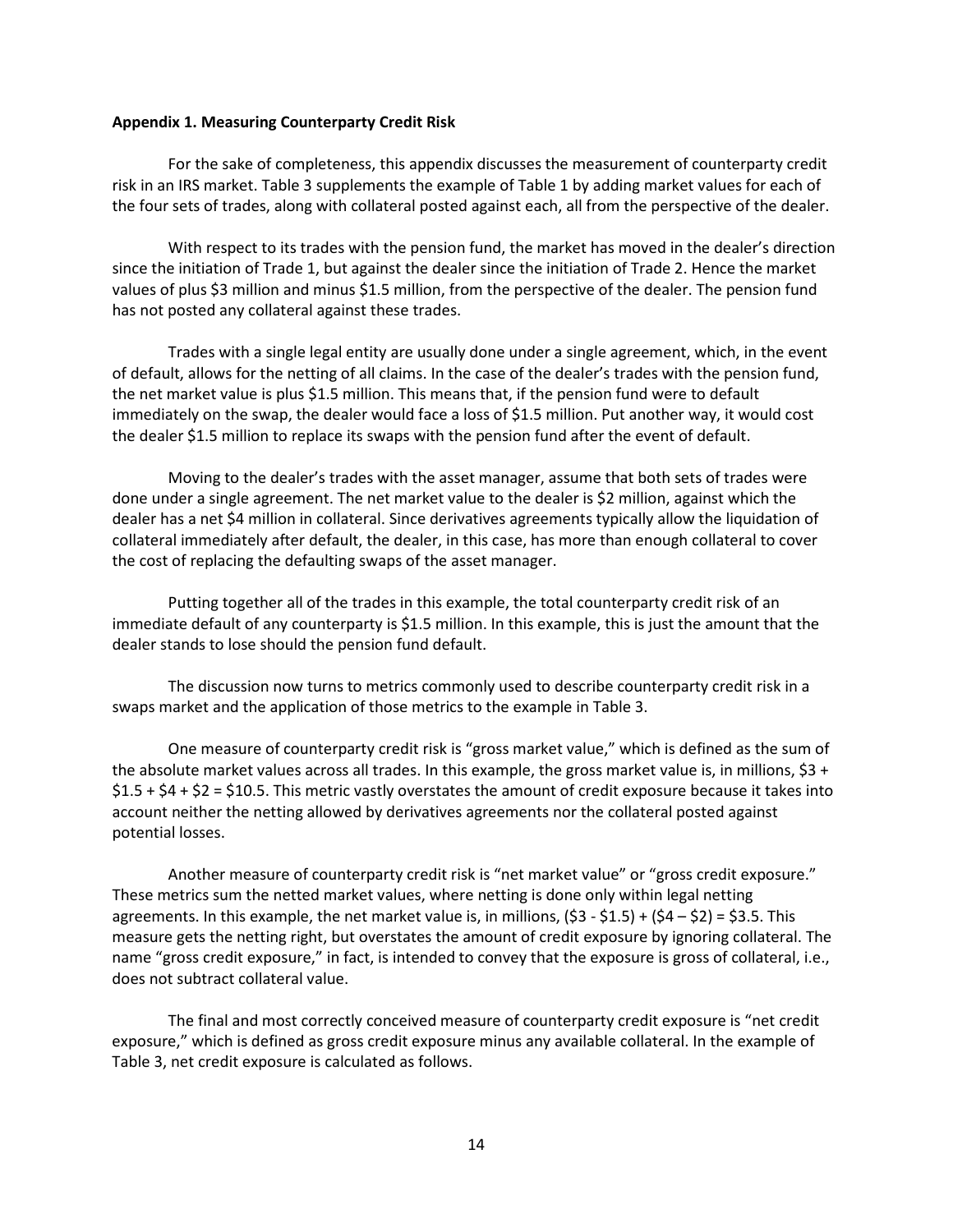The gross credit exposure of the dealer-pension fund trades is \$3 million minus \$1.5 million, or \$1.5 million, against which there is no collateral. Hence, the net credit exposure of these trades is \$1.5 million.

 The gross credit exposure of the dealer-asset manager trades is \$4 million minus \$2 million, or \$2 million. Against this, however, is \$6 million minus \$2 million, or \$4 million of collateral. Hence, there is no net credit exposure from these trades.

Adding the net credit exposure from all sets of trades gives the total net credit exposure of \$1.5 million  $+$  \$0, or \$1.5 million.

 Before ending this appendix, note that the exposure metrics described here are referred to in the market moves, current exposures get larger, no additional collateral is posted, and then the the context of capital requirements as "current exposure." This terminology emphasizes that these exposures measure the impact of an immediate counterparty default. It might happen, however, that counterparty defaults. Measuring how much current exposures can worsen without the posting of additional collateral is done through "potential future exposure."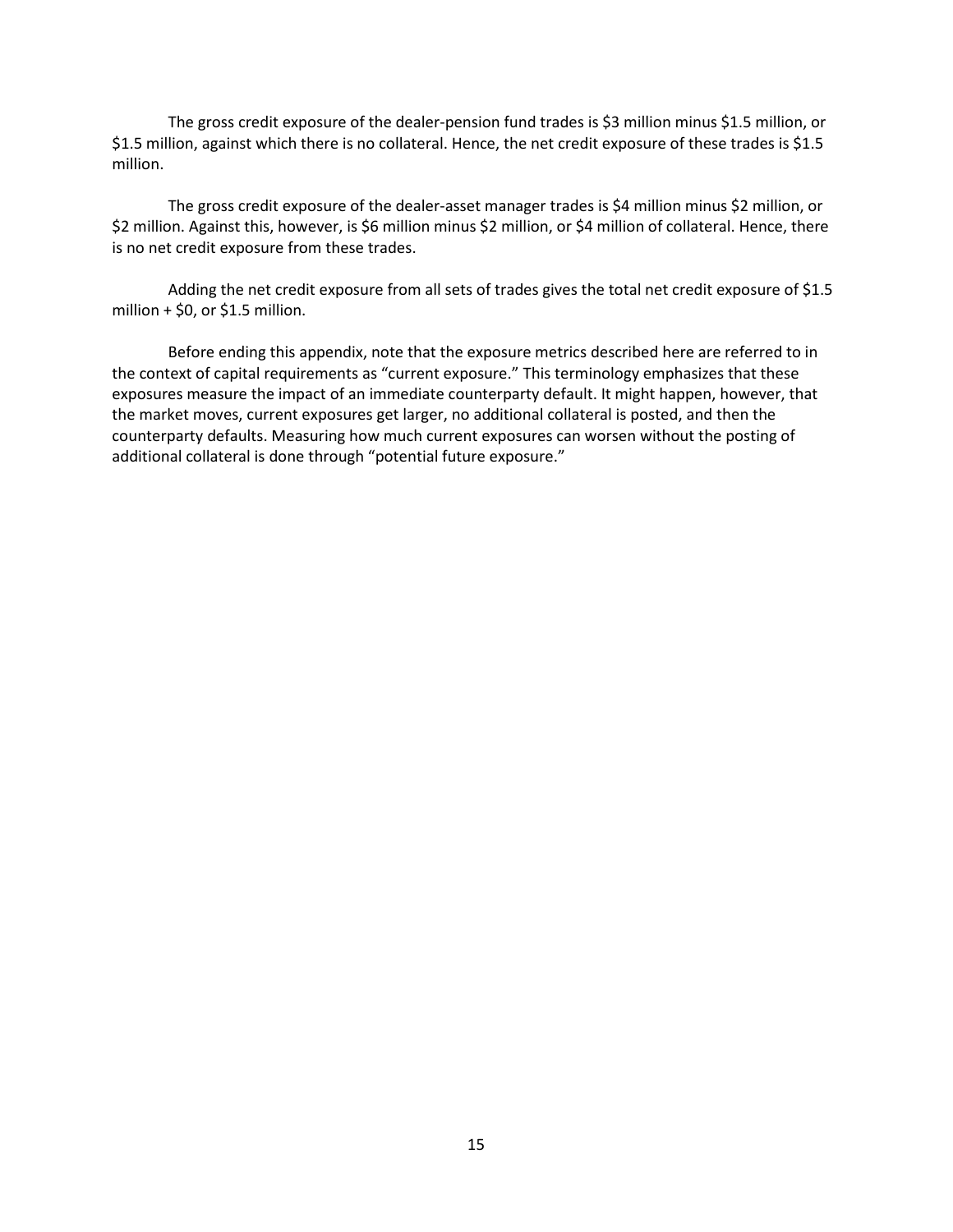#### **Appendix 2: Details on Data and Calculations**

 The data set used in this paper is information on swap positions reported to swap data repositories (SDRs). SDR data is required from all U.S. reporting entities and is accessible by the CFTC in its role as a swap regulator. As a result, any swap cleared in the United States and any non-cleared swap with at least one U.S. counterparty is included in the data set. This is the same data set used to produce the CFTC's Weekly Swaps Report. Note that this regulatory data set on positions is consistent with the SDR's publicly available trade data.

For the purposes of this paper, the complete data set is filtered to remove duplicate entries for the same swap and to remove inter-affiliate swaps, that is, swaps between two entities under the same holding company.

 ENNs, by product type, are given in Table 4. The product-level ENNs in this table simply allocate total The data is also filtered to include only the four most dominant interest rate swap products, namely, fixed-for-floating swaps, FRAs, OIS, and swaptions. Notional amount, 5-year equivalents, and ENNs in the same proportions as the distribution of product-level notional amounts.

 Products not include in the tables and analysis of this paper are money market basis swaps, unclear at present how this will effect total ENNs. Money market basis swaps, the largest of the omitted products, have very little interest rate risk in terms of 5-year equivalents. Also, it remains to be analysis, it is difficult to know the extent to which these products add to or offset risks already included. caps/floors, and inflation swaps, with notional amounts of \$13 trillion, \$7.4 trillion, and \$2.9 trillion, respectively. While these products will eventually be incorporated into the tables and analysis, it is determined how inflation swaps should be handled with respect to interest risk. Furthermore, pre-

 The data set includes swaps in 34 currencies. Details on the distribution of notional amount, 5 year equivalents, and ENNs across currencies are given in Table 5.

 entities into sectors is done at the level of legal entity identifiers (LEIs). Each classification is based on a legal classification of the LEI or on descriptive information available about that LEI. Its trades or market Notional amounts, 5-year equivalents, and ENNs are ultimately reported by sector. Classifying positions are not used in the classification.

Because classification is done at the LEI level, different entities under the same holding company may be placed into different sectors. For example, the broker/dealer subsidiary of a large bank would fall under Bank/Dealer, but its asset management subsidiary would be considered an Asset Manager.

In addition to the defined sectors, there is an "Unclassified" bucket. This category includes LEIs that have not yet been classified and entities whose unique identifier cannot be attributed to a known entity.

 the side of the swap against the CCP itself is omitted. To elaborate on the example in the text, assume that a pension fund receives fixed on \$100 million from a dealer in a trade that is cleared. This swap is The CCP sector is omitted from the tables. All swaps with CCPs are included in the analysis, but then effectively broken up into two swaps.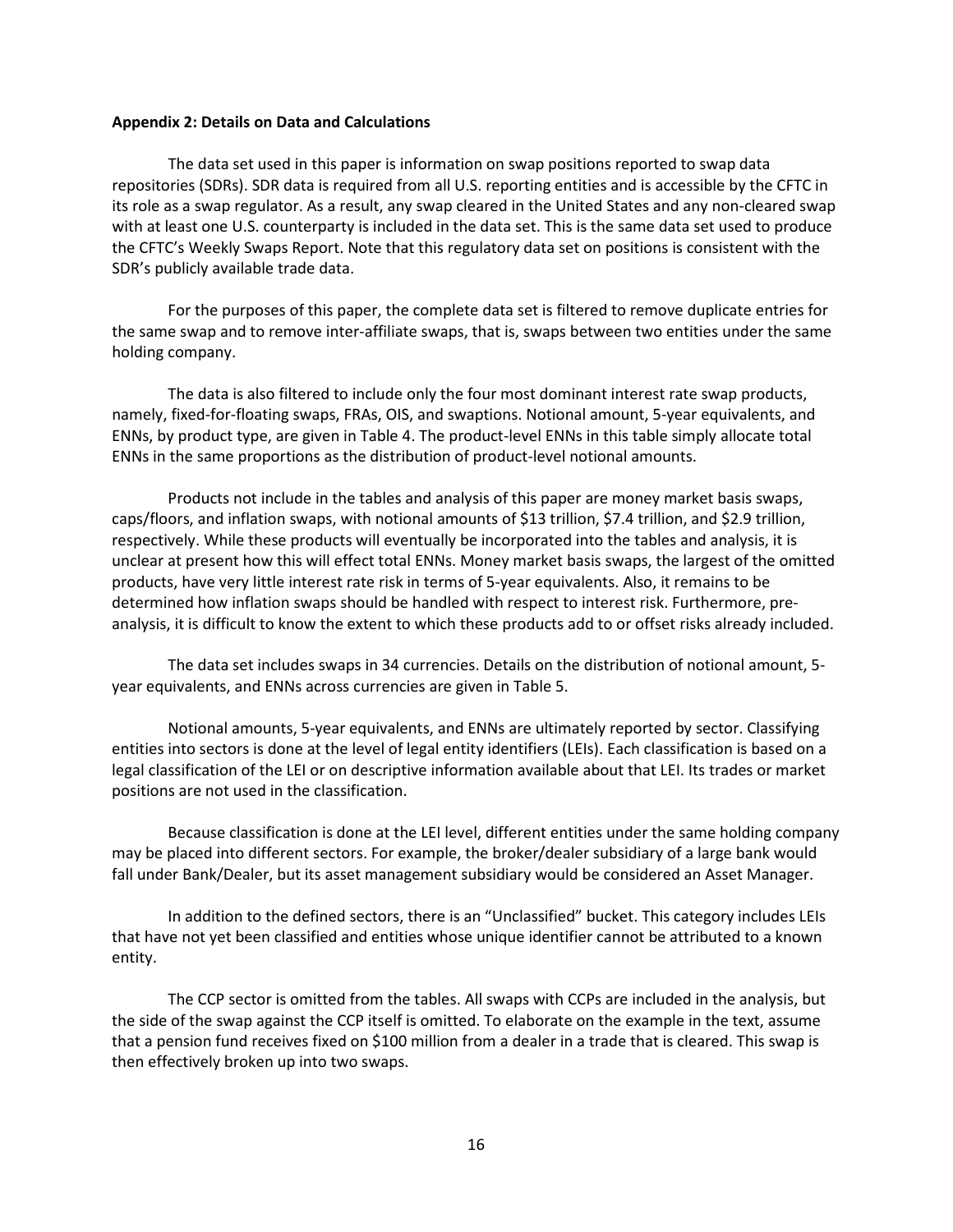The pension fund receives fixed on \$100 million from the CCP and the dealer pays fixed on \$100 million to the CCP. The tables record the \$100 million as a long for the pension fund and as a short for the dealer, which adds \$100 million to both long and short notional amounts. Excluding the legs facing the CCP, however, prevents this single \$100 million swap from contributing \$200 million to both long and short notional amounts.

 There are a few cases in which a foreign CCP faces a U.S. reporting entity on one leg of a swap and faces a foreign entity on the other leg. In these cases, the leg of the swap between the foreign CCP and the foreign entity will not necessarily be reported to the CFTC. As a result, positions reported by CCPs may not appear to be balanced, even though, given how CCPs work, positions must be balanced.

 For this reason, before final totals are computed, swaps facing CCPs that are known to exist but bottom rows of Tables 2, 4, 5, and 6, which include these extra swaps and are labeled "Total w/ CCP that are not reported are added back to the data set. Therefore, totals across sectors do not equal the Adjustment."

 DV01 of a 5-year par swap for that same date and currency. Swaption notional amounts are expressed in In order to compute 5-year equivalents from notional amounts, a DV01 is calculated for each swap and swaption using the swap rate curve of the appropriate currency as of the report date.<sup>[19](#page-16-0)</sup> The notional amount of each swap is then scaled to a 5-year equivalent using its computed DV01 and the delta equivalents for computing their 5-year equivalents.

 Elaborating on the computation of 5-year equivalents, assume that the term structure of interest rates is flat at 3%. Then it can be shown that the DV01s of new 2-, 5-, and 10-year fixed-for- floating swaps are approximately .017, .044, and .084, respectively. Hence, the 5-year equivalent of \$100 million of 2-year swaps is \$100 million times .017/.044, or \$39 million. The 5-year equivalent of year swaps is \$100 million times .084/.044, or \$191 million. \$100 million of 5-year swaps is, by definition, \$100mm. And the 5-year equivalent of \$100 million of 10-

 positions are only netted within a counterparty pair: counterparty A's longs against counterparty B are not netted against counterparty A's shorts against counterparty C. This netting restriction gives rise to To calculate ENNs from 5-year equivalents, two restrictions are placed on netting. First, the name "entity-netted notionals."

 Each CCP is considered an individual entity. Therefore, the longs and shorts of a particular legal entity cleared through a particular CCP are netted. Longs and shorts of an entity cleared through different CCPs are not netted.

 currency. Long USD swaps are not, for example, netted against short EUR swaps. This restriction reflects denominated in different currencies. The second netting restriction is that positions are netted only within a given settlement a judgment that the correlation of exchange rates is too low to justify long-short offsets across swaps

 $\overline{\phantom{a}}$ 

<span id="page-16-0"></span><sup>19</sup> For a general description of DV01 and DV01 as applied to swaps, see, for example, Fixed Income Securities: *Tools for Today's Markets*, Third Edition, by Bruce Tuckman and Angel Serrat, Wiley, 2011, Chapters 4 and 16.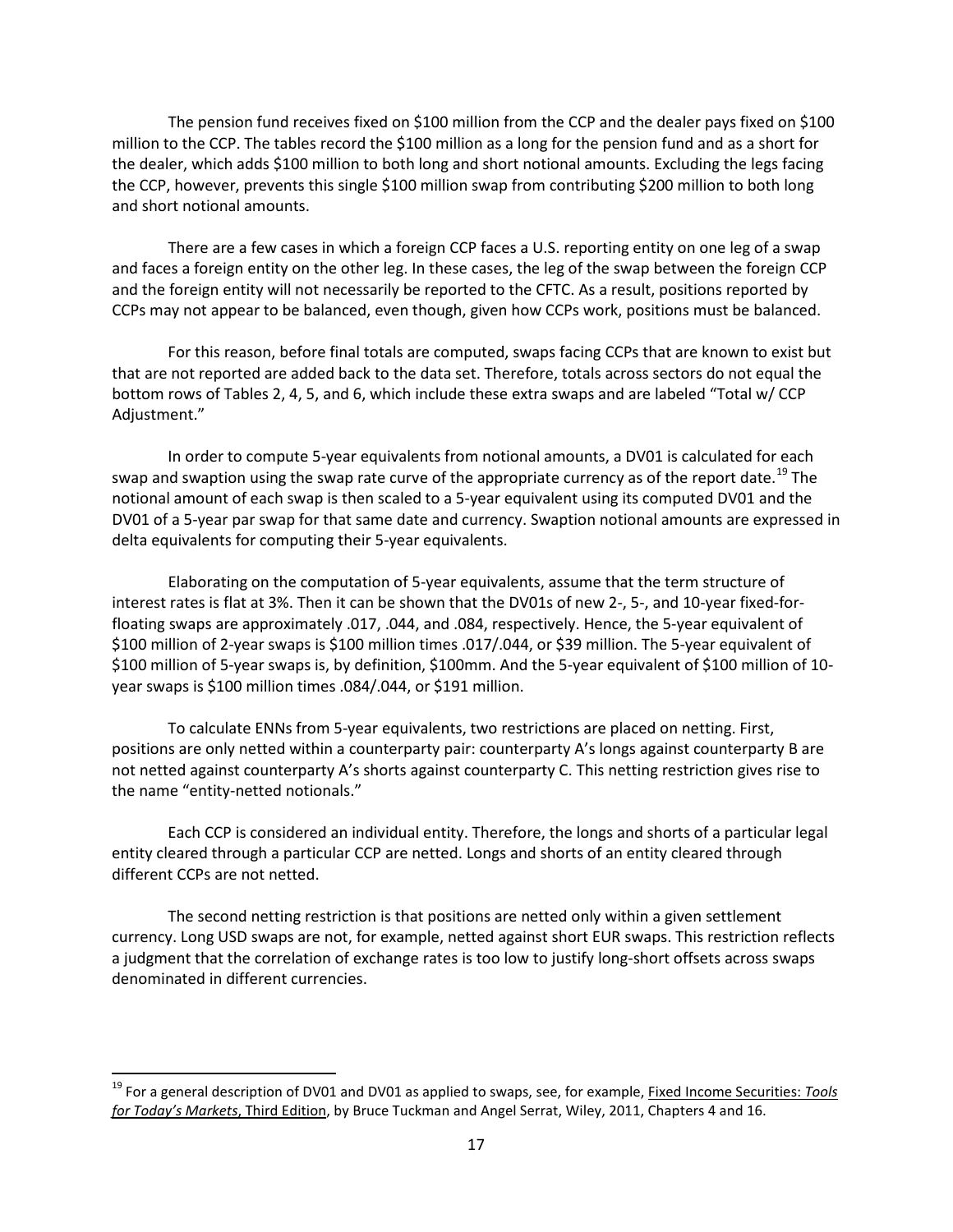Netting, subject to these two restrictions, results in a set of net longs and a set of net shorts for each counterparty pair and currency. These net longs and net shorts are then aggregated within a sector to fill the columns of Table 2.

 of cleared ENNs are typically lower than the percentage of cleared notional amounts. Some statistics on the extent of clearing in this data set are presented in Table 6. The percentage cleared equals the notional amounts or ENNs of any counterparty pair-currency bucket involving a CCP divided by the notional amounts or ENNs of all counterparty pair-currency buckets. Since netting within CCPs typically exceeds netting with other types of counterparties, cleared notional amounts are typically compressed to smaller ENNs than non-cleared ENNs. As a result, the percentages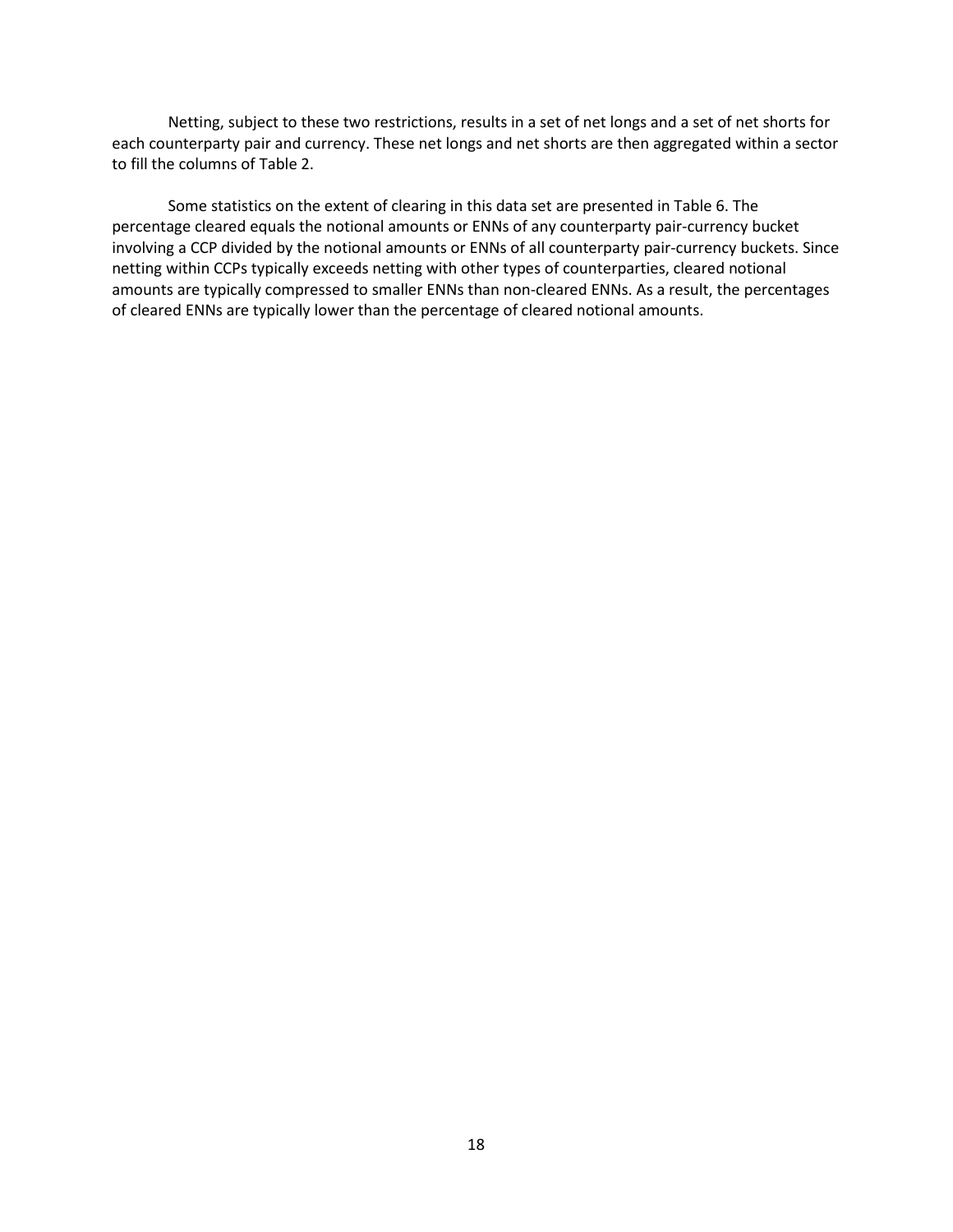|               | <b>Pension Fund</b> |              | <b>Dealer</b> |              |             | <b>Asset Manager</b> |                 |
|---------------|---------------------|--------------|---------------|--------------|-------------|----------------------|-----------------|
| <b>Trades</b> | <b>Long</b>         | <b>Short</b> | Long          | <b>Short</b> | <b>Long</b> | <b>Short</b>         | <b>Notional</b> |
| 1             | 300                 |              |               | 300          |             |                      | 300             |
| 2             |                     | 200          | 200           |              |             |                      | 200             |
| 3             |                     |              | 500           |              |             | 500                  | 500             |
| 4             |                     |              |               | 400          | 400         |                      | 400             |
| Gross         | 300                 | 200          | 700           | 700          | 400         | 500                  | 1,400           |
| <b>ENNs</b>   | 100                 |              | 100           | 100          |             | 100                  |                 |

Table 1. Example of an IRS Market (\$ Millions)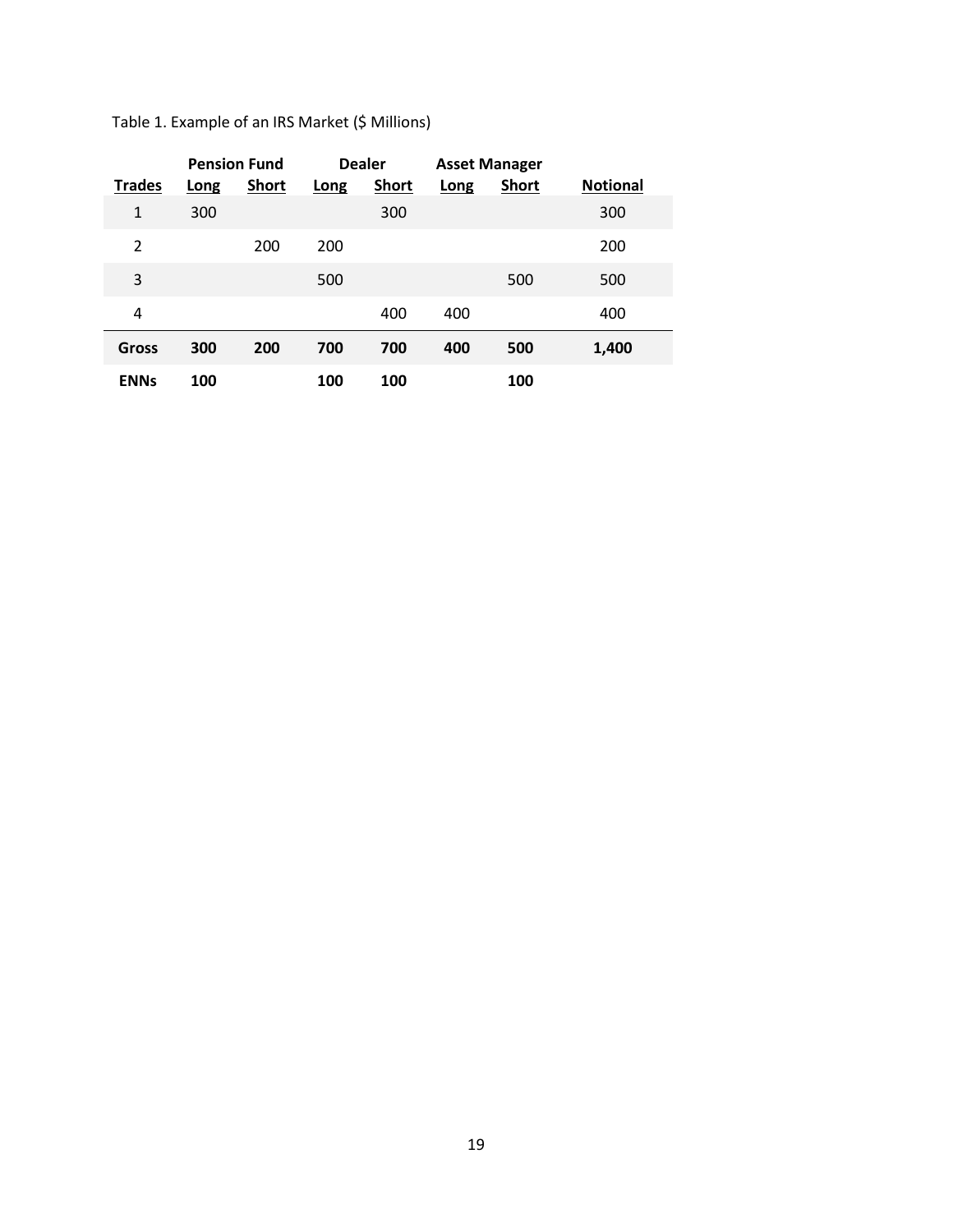|                           | <b>Notional Amounts</b> |              |       | <b>Notional Amounts in 5-Year Equivalents</b> |                    |                    |                    |
|---------------------------|-------------------------|--------------|-------|-----------------------------------------------|--------------------|--------------------|--------------------|
| (1)                       | (2)                     | (3)          | (4)   | (5)                                           | (6)<br><b>ENNs</b> | (7)<br><b>ENNs</b> | (8)<br><b>ENNs</b> |
| Sector                    | Long                    | <b>Short</b> | Long  | <b>Short</b>                                  | (Long)             | (Short)            | <u>(Net)</u>       |
| Bank/Dealer               | 157.7                   | 156.8        | 95.7  | 94.9                                          | 11.5               | 10.7               | 0.8                |
| Hedge Fund                | 11.9                    | 12.1         | 5.3   | 5.5                                           | 0.7                | 0.9                | $-0.2$             |
| Asset Manager             | 5.2                     | 5.4          | 2.8   | 3.1                                           | 0.9                | 1.2                | $-0.3$             |
| <b>Insurance Company</b>  | 0.9                     | 0.7          | 1.5   | 1.1                                           | 0.7                | 0.3                | 0.4                |
| Pension Fund              | 0.9                     | 0.7          | 1.3   | 1.0                                           | 0.5                | 0.2                | 0.3                |
| Corporate                 | 0.7                     | 0.9          | 0.7   | 1.0                                           | 0.5                | 0.8                | $-0.3$             |
| Gov't/Quasi-Gov't         | 0.8                     | 0.8          | 0.5   | 0.8                                           | 0.1                | 0.4                | $-0.3$             |
| Unclassified              | 0.7                     | 0.9          | 0.5   | 0.8                                           | 0.2                | 0.4                | $-0.2$             |
| Total w/CCP<br>Adjustment | 179.1                   | 179.1        | 108.5 | 108.5                                         | 15.4               | 15.4               | 0.0                |

 Table 2. Notional Amounts and ENNs for U.S. Reporting Entities of Fixed-for-Floating Swaps, FRAs, OIS, and Swaptions, by sector, as of December 15, 2017. (\$ Trillions)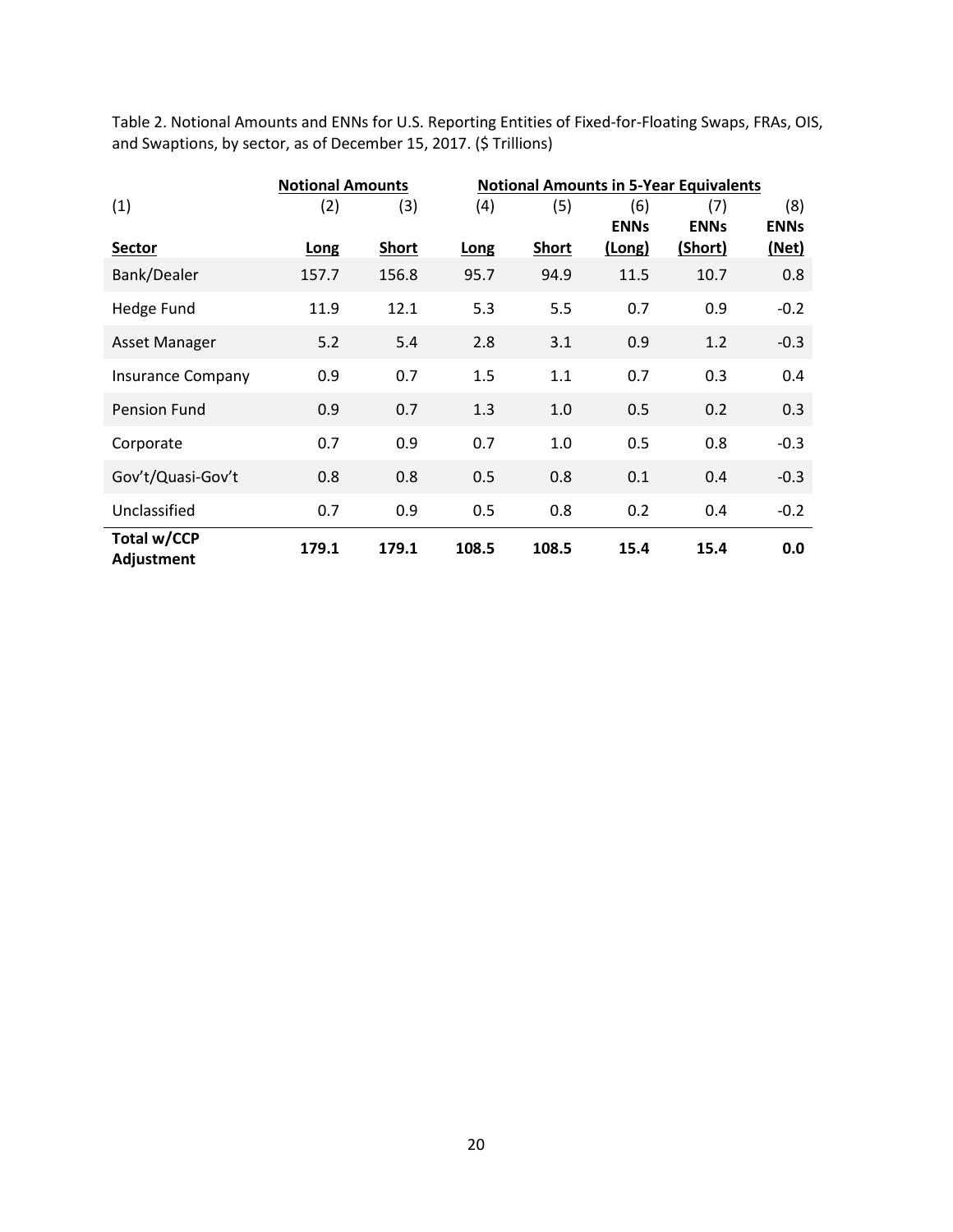|                |      | <b>Pension Fund</b> |      | <b>Dealer</b> |      | Asset<br><b>Manager</b> | <b>Market</b><br><b>Value to</b> | <b>Posted</b><br><b>Collateral</b> |                 |
|----------------|------|---------------------|------|---------------|------|-------------------------|----------------------------------|------------------------------------|-----------------|
| <b>Trades</b>  | Long | <b>Short</b>        | Long | <b>Short</b>  | Long | <b>Short</b>            | <b>Dealer</b>                    | to Dealer                          | <b>Notional</b> |
| 1              | 300  |                     |      | 300           |      |                         | $+3$                             | $\mathbf 0$                        | 300             |
| $\overline{2}$ |      | 200                 | 200  |               |      |                         | $-1.5$                           | 0                                  | 200             |
| 3              |      |                     | 500  |               |      | 500                     | $+4$                             | 6                                  | 500             |
| 4              |      |                     |      | 400           | 400  |                         | $-2$                             | $-2$                               | 400             |
| <b>Gross</b>   | 300  | 200                 | 700  | 700           | 400  | 500                     |                                  |                                    | 1,400           |
| <b>ENNs</b>    | 100  |                     | 100  | 100           |      | 100                     |                                  |                                    |                 |

Table 3. Example of an IRS Market, with Market Values and Posted Collateral (\$ Millions)

Table 4. Notional Amounts and ENNs for U.S. Reporting Entities, by product, as of December 15, 2017. (\$Trillions)

|                                 | <b>Notional Amounts</b><br><b>Notional Amounts in 5-Year Equivalents</b> |             |                    |
|---------------------------------|--------------------------------------------------------------------------|-------------|--------------------|
| <b>Product</b>                  | Long                                                                     | <b>Long</b> | <b>ENNs (Long)</b> |
| <b>Fixed-for-Floating Swaps</b> | 105.4                                                                    | 94.3        | 13.4               |
| <b>FRAs</b>                     | 35.2                                                                     | 4.7         | 0.7                |
| <b>OIS</b>                      | 32.8                                                                     | 8.0         | 1.1                |
| Swaptions                       | 5.2                                                                      | 1.2         | 0.2                |
| Total w/ CCP<br>adjustment      | 179.1                                                                    | 108.5       | 15.4               |